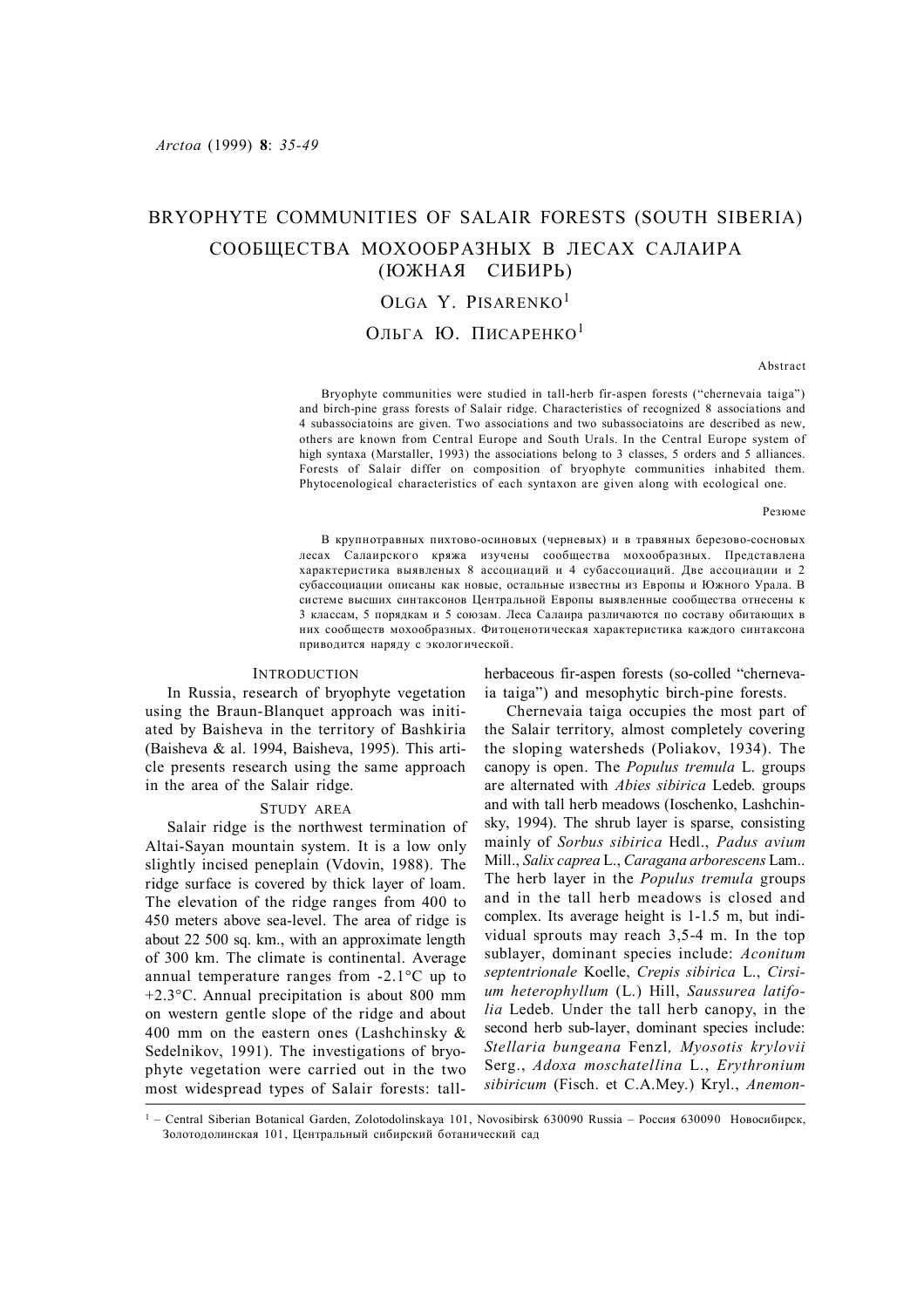*oides altaica* (C. A. Mey.) Holub, *A. caerulea* (DC.) Holub, *Corydalis bracteata* (Steph.) Pers. (Lashchinsky & Sedelnikov, 1991). Smallsized bushes (*Ribes atropurpureum* C. A. Mey., *Rubus idaeus* L., *Lonicera xylosteum* L.) do not exceed the average height of the herb layer. Litter is absent, and moss cover on the soil is poorly developed. In the *Abies sibirica* groups, tall herb species do not form a dense cover. The species of the second herb sublayer are most abundant. Also found in this group are *Circaea alpina* L., *Oxalis acetosella* L., *Paris quadrifolia* L., *Calamagrostis obtusata* Trin. (Lashchinsky  $\&$  al., 1991). Thickness of litter is 1-2 cm. Cover of the moss can reach 20-30 %.

Mesophytic birch-pine forests occur on the eastern side of ridge. The canopy is formed by *Pinus sylvestris* L. and *Betula pendula* Roth, sometimes with *Larix sibirica* Ledeb. The shrub layer is well developed, and consists mainly of *Caragana arborescens* Lam. with lesser amounts of *Spiraea media* Franz Schmidt and *Rosa majalis* Herrm. The herb layer is rich, with 60-80% cover. *Carex macroura* Meinsh., *Brachypodium pinnatum* (L.) Beauv., *Calamagrostis arundinacea* (L.) Roth dominate. The communities, located on the upper portions eastern ridgeside, are distinguished by a more diverse shrub layer (*Salix caprea* L., *Viburnum opulus* L.). In the herb layer of these communities both taiga species and tall-herb species are constantly present. Sometimes in the herb layer *Vaccinium myrtillus* L. sub-dominates (Ermakov & al., 1991). Moss cover is 40-60% and consists of a few species.

#### MATERIALS AND METHODS

The material was collected in 1993-1994. 20 areas of tall-herb fir-aspen forests and 20 areas of mesophytic birch-pine grass forests were investigated (primarily in the vicinity of the stationary plots known as "Kotorovo" and "Mirnyi," near the villages of the same names). 380 geobotanical releves of homogeneous plots of bryophyte cover on soil, tree trunks and decaying wood were carried out. In each case ecological conditions of plots were described and samples of bryophyte cover were collected in herbarium. Nomenclature of mosses is after Ignatov & Afonina (1992), of hepatics – Konstantinova & al. (1992). The names of syntaxa follow the Code of Phytosociological Nomenclature (Barkman & al., 1986). The abundance of species was evaluated according to the

Braun-Blanquet cover abundance scale: + – cover not more than  $1\%$ ,  $1 - 1.5\%$ ,  $2a - 6.12\%$ ,  $2b - 13$  $25\%$ ,  $3 - 26 - 50\%$ ,  $4 - 51 - 75\%$ ,  $5 - 76 - 100\%$ . All of the releves were arranged using the tabular sorting method of the Braun-Blanquet approach. Syntaxonomical position of segregated phytocoenons was defined according to the system of the highest syntaxons, offered by R. Marstaller (1993) for bryophyte vegetation of Central Europe. In this system our releves are referred to 3 classes, 5 orders, 5 unions and 8 associations.

The abbreviations of substrata used in the tables are as follow: As – *Abies sibirica*, Bp – *Betula pendula* Roth, Ls – *Larix sibirica* Ledeb., Ps – *Pinus sylvestris* L., Pt – *Populus tremula*, Ts – *Tilia sibirica* Fisch. ex Bayer, Ss – *Sorbus sibirica* Hedl., R – rotten wood, L – litter. The numers of nomenclature type-releves are marked with "!".

- THE LIST OF SYNTAXA OF THE BRYOPHYTE VEGETATION OF SALAIR FORESTS
- Class CLADONIO-LEPIDOZIETEA REPTANTIS Jez. et Vondr. 1962 em. Marst.1993
- Ord. DIPLOPHYLLETALIA ALBICANSIS Phil.1963
- All. *Dicranellion heteromallae* (Phil.1956) Phil.1963
- Suball. *Pogonatenion urnigeri* (v.Krus.1945) Phil.1956 em. Marst.1984
- Ass. *Dicranello heteromallae-Atrichetum flaviseti* ass.nov.
- Ord. BRACHYTHECIATALIA RUTABULO-SALEBROSI Marst. 1987
- All. *Bryo-Brachythecion* Lec.1975 em. Marst.1987
	- Ass. *Brachythecietum salebroso-reflexi* ass. nov. subass. *typicum* subass. nov.
	- subass. *plagiomnietosum cuspidati* subass. nov.
	- subass. *brachythecietosum reflexi* (Baisheva et al.1994) subass. et stat. nov.
- Ord. DICRANETALIA SCOPARII Barkm. 1958
- All. *Dicrano scoparii-Hypnion filiformis* Barkm. 1958
- Ass. *Orthodicrano montani-Hypnetum filiformis* Wins. 1930
- Ass. *Ptilidio pulcherrimi-Hypnetum pallescentis* Barkm. ex Wilm.1962 subass. *callicladietosum haldaniani* Bai-
- sheva 1995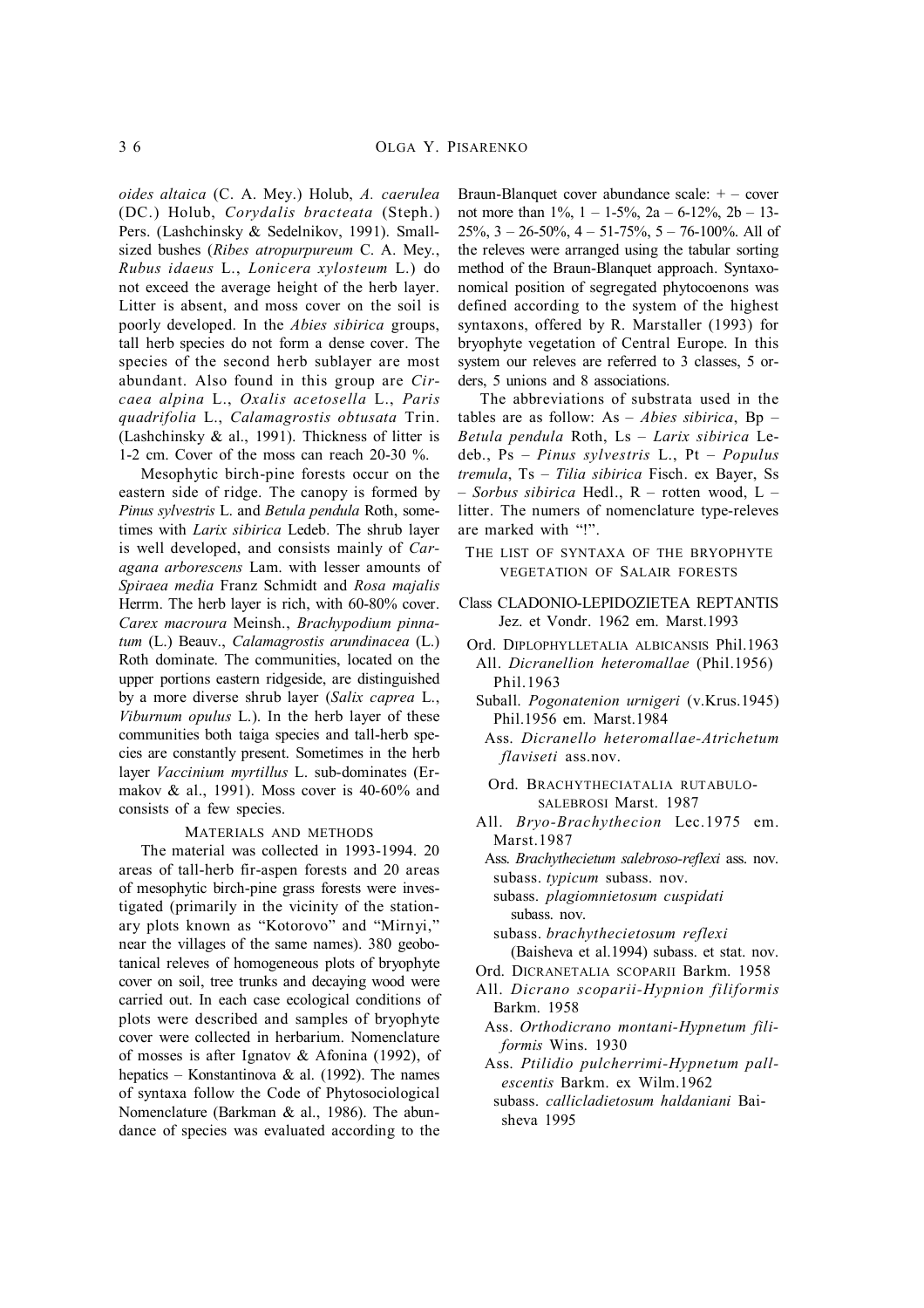| Number of releve                                                                                        | 01           | 02 <sub>1</sub> | 03                                         |                |    |                 |                         |             |                |                | 04 05 06 07 08 09 10 11! 12 13 14 15 16                                                                                                                                                                                        |                |                |                  |                |                                                                                             |          |        |        |          |
|---------------------------------------------------------------------------------------------------------|--------------|-----------------|--------------------------------------------|----------------|----|-----------------|-------------------------|-------------|----------------|----------------|--------------------------------------------------------------------------------------------------------------------------------------------------------------------------------------------------------------------------------|----------------|----------------|------------------|----------------|---------------------------------------------------------------------------------------------|----------|--------|--------|----------|
| Substratum                                                                                              | P t          |                 |                                            |                |    |                 |                         |             |                |                |                                                                                                                                                                                                                                |                |                |                  |                |                                                                                             | R        | R      |        | $\Omega$ |
| Width of the plot, cm                                                                                   | 10           | 20              | 10                                         | 10             | 10 | 10              | 40                      | 10          |                |                | 20 15 20 20 20 20                                                                                                                                                                                                              |                |                |                  | 10             | 20                                                                                          | 10       | -10    | 20     | N        |
| Length of the plot, cm                                                                                  | 10           | 20              | 10                                         | 40             | 10 | 10              | -60                     | 10          |                | 30 15          |                                                                                                                                                                                                                                |                | 20 60 20       | 20 50            |                | 20                                                                                          | 20       | -10    | 20     | -8       |
| Cover, $%$                                                                                              |              |                 | 100 100 100                                | -90            |    | 100 100         | 90.                     | 100         | 70             |                | 100 100 80 100 100 90                                                                                                                                                                                                          |                |                |                  |                | 100 100 100 100 T                                                                           |          |        |        |          |
|                                                                                                         |              |                 |                                            |                |    |                 |                         |             |                |                |                                                                                                                                                                                                                                |                |                |                  |                |                                                                                             |          |        |        |          |
| Number of species in releve                                                                             | .5           | $\overline{4}$  | $\mathfrak{D}$                             | -5             | 4  | 5               | $\overline{4}$          | 3           | $\mathfrak{D}$ | 6              | $\overline{4}$                                                                                                                                                                                                                 | $\overline{4}$ | $\overline{4}$ | $\sim$           | $\overline{4}$ | -6                                                                                          | 5        |        | - 5    |          |
| Diagnostic species of subassociation, association, alliance and order                                   |              |                 |                                            |                |    |                 |                         |             |                |                |                                                                                                                                                                                                                                |                |                |                  |                |                                                                                             |          |        |        |          |
| Brachythecium reflexum                                                                                  |              | $4 \quad 5$     | $\overline{4}$                             | $\overline{4}$ | 4  | $\overline{3}$  | $\overline{\mathbf{3}}$ | 3           |                |                | $2a$ $2a$ $2b$ $1$                                                                                                                                                                                                             |                |                | 2b 2a 2b 2b 2a 1 |                |                                                                                             |          |        |        | v        |
| Brachythecium salebrosum                                                                                | $\mathbf{1}$ |                 | $2a$ $2a$ $2b$ $3$                         |                |    | 2b <sub>3</sub> |                         | $4 \quad 3$ |                | $\overline{4}$ | $\overline{4}$                                                                                                                                                                                                                 | 4              | .5             | $\sim$           | 4              | 4                                                                                           | 4        | 4      | 4      | V        |
| Diagnostic species of $Bryo-Brachythecion =$ diagnostic species of Brachythecietalia rutabulo-salebrosi |              |                 |                                            |                |    |                 |                         |             |                |                |                                                                                                                                                                                                                                |                |                |                  |                |                                                                                             |          |        |        |          |
| Amblystegium serpens                                                                                    | $^{+}$       |                 | $\ldots$ $\ldots$ $+$ $+$ $+$ $+$ $+$ $ 1$ |                |    |                 |                         |             |                |                |                                                                                                                                                                                                                                |                |                |                  | $+$ $\sim$     | $^{+}$                                                                                      |          |        | $^{+}$ | - I V    |
| Campylium hispidulum                                                                                    | $^{+}$       | $+$             |                                            |                |    |                 |                         |             |                |                | $+$ $+$ $+$ $   +$ $+$ $   +$ $-$                                                                                                                                                                                              |                |                |                  |                | $+$                                                                                         | $\sim$ 1 |        | $+$    | - I V    |
| Diagnostic species of <i>Cladonio-Lepidozietea reptantis</i>                                            |              |                 |                                            |                |    |                 |                         |             |                |                |                                                                                                                                                                                                                                |                |                |                  |                |                                                                                             |          |        |        |          |
| Lophocolea heterophylla                                                                                 |              |                 |                                            |                |    |                 |                         |             |                |                | the contract of the contract of the contract of the                                                                                                                                                                            |                |                |                  |                |                                                                                             | $+$      |        |        |          |
|                                                                                                         |              |                 |                                            |                |    | Other species   |                         |             |                |                |                                                                                                                                                                                                                                |                |                |                  |                |                                                                                             |          |        |        |          |
| Plagiomnium cuspidatum                                                                                  |              |                 |                                            | $^{+}$         |    |                 |                         |             |                |                | $\mathbf{r} = \mathbf{r} \cdot \mathbf{r}$ , and $\mathbf{r} = \mathbf{r} \cdot \mathbf{r}$ , and $\mathbf{r} = \mathbf{r} \cdot \mathbf{r}$                                                                                   |                |                |                  | $+$            | $^{+}$                                                                                      |          |        |        | н        |
| Sanionia uncinata                                                                                       |              |                 |                                            |                |    |                 |                         |             |                |                | and the contract of the contract of the contract of the contract of the contract of the contract of the contract of the contract of the contract of the contract of the contract of the contract of the contract of the contra |                | $^{+}$         |                  |                |                                                                                             |          | $^{+}$ |        |          |
|                                                                                                         |              |                 |                                            |                |    |                 |                         |             |                |                |                                                                                                                                                                                                                                |                |                |                  |                |                                                                                             |          |        |        |          |
| Leskeella nervosa                                                                                       | 1            |                 |                                            |                |    |                 |                         |             |                | $+$            | $\sim$                                                                                                                                                                                                                         |                |                |                  |                | and the state of the state of                                                               |          | $^{+}$ |        | - 1      |
| Radula complanata                                                                                       |              |                 |                                            | $^{+}$         |    |                 | $+$ .                   |             |                | $\mathbf{1}$   | $\mathcal{L}^{\text{max}}$                                                                                                                                                                                                     | $^{+}$         |                |                  |                | $\mathbf{r} = \mathbf{r} \cdot \mathbf{r}$ , and $\mathbf{r} = \mathbf{r} \cdot \mathbf{r}$ |          |        |        | П        |
| Platydictya subtilis                                                                                    |              |                 |                                            |                |    |                 |                         |             |                |                |                                                                                                                                                                                                                                | $^{+}$         | $\sim$         |                  | $^{+}$         |                                                                                             |          |        |        | - 1      |
| Low constancy species: Leskea polycarpa $(6 - 1)$ , Amblystegium varium $(7 - 1)$ .                     |              |                 |                                            |                |    |                 |                         |             |                |                |                                                                                                                                                                                                                                |                |                |                  |                |                                                                                             |          |        |        |          |

Table 1. *Brachythecietum salebroso-reflexi* ass. nov. *typicum* subass.nov.

## Class FRULLANIO DILATATAE– LEUCODONTETEA SCIUROIDIS Mochan1978 em. Marst.1985

Ord. ORTHOTRICHETALIA Had. in Kl. et Had. 1944

All. *Ulotion crispae* Barkm. 1958

Ass. *Pylaisietum polyanthae* Felf. 1941

Ass. *Orthotrichetum speciosi* (Jaggli 1934) Barkm. 1958

Ass. *Pylaisielleto polyanthae–Leskeelletum nervosae* Baisheva et al.1994

## Class HYLOCOMIETEA SPLENDENTIS Gillet ex Marst. 1993

Ord. HYLOCOMIETALIA SPLENDENTIS Gillet ex Marst. 1993

All. *Pleurozion schreberi* Wisn. 1930 Ass. *Pleurozietum schreberi* Wisn.1930

DESCRIPTION OF THE SYNTAXA

The descriptions of associations are given in sequence, reflecting their distributions in Salair forests: epiphytic and epixylic communities, from the most usual to more rare; communities inhabit litter and deadfall; communities formed on patches of soil cover disturbance.

Ass. **Brachythecietum salebroso-reflexi** ass. nov. Table 1-3

Type-releve of association is 11 (Table 1). Diagnostic species: *Brachythecium reflex-*

*um, B. salebrosum* (codom).

The association unites epiphytic and epixylic communities with predominance of *Brachythecium reflexum* and *B. salebrosum. Plagiomnium cuspidatum* is frequently present. The association is the most widespread in Salair chernevaia taiga. The communities inhabit tree bases up to a height of 0.6 m and on the deadfalls.

The segregation of this association is disputable. The association is formed by species of wide ecological amplitude, widespread in the boreal zone. In all probability, the association is also widely distributed. Our materials consist of about 100 releves, carried out in Salair chernevaia taiga. Although in the literature, associations with similar floristic compositoin are known, we failed to classify our materials to any of already described syntaxa. The arguments of our syntaxonomical decision are given below. The decision can be considered as an invitation for discussion about these communities with invoking of additional materials.

Described communities are poor on floristic composition. Therefore diagnostic species of higher syntaxa were used to recognize phytocoenons. Well presented diagnostic species combination of the alliance *Bryo-Brachythecion* (= order *Brachythecietalia rutabulo-salebrosi*) – *Brachythecium reflexum, B. salebrosum, B. starkei, B. velutinum, Amblystegium serpens, Campylium hispidulum* – permits to classify the phytocoenon in this order and alliance. From diagnostic species of class *Cladonio-Lepidozi-*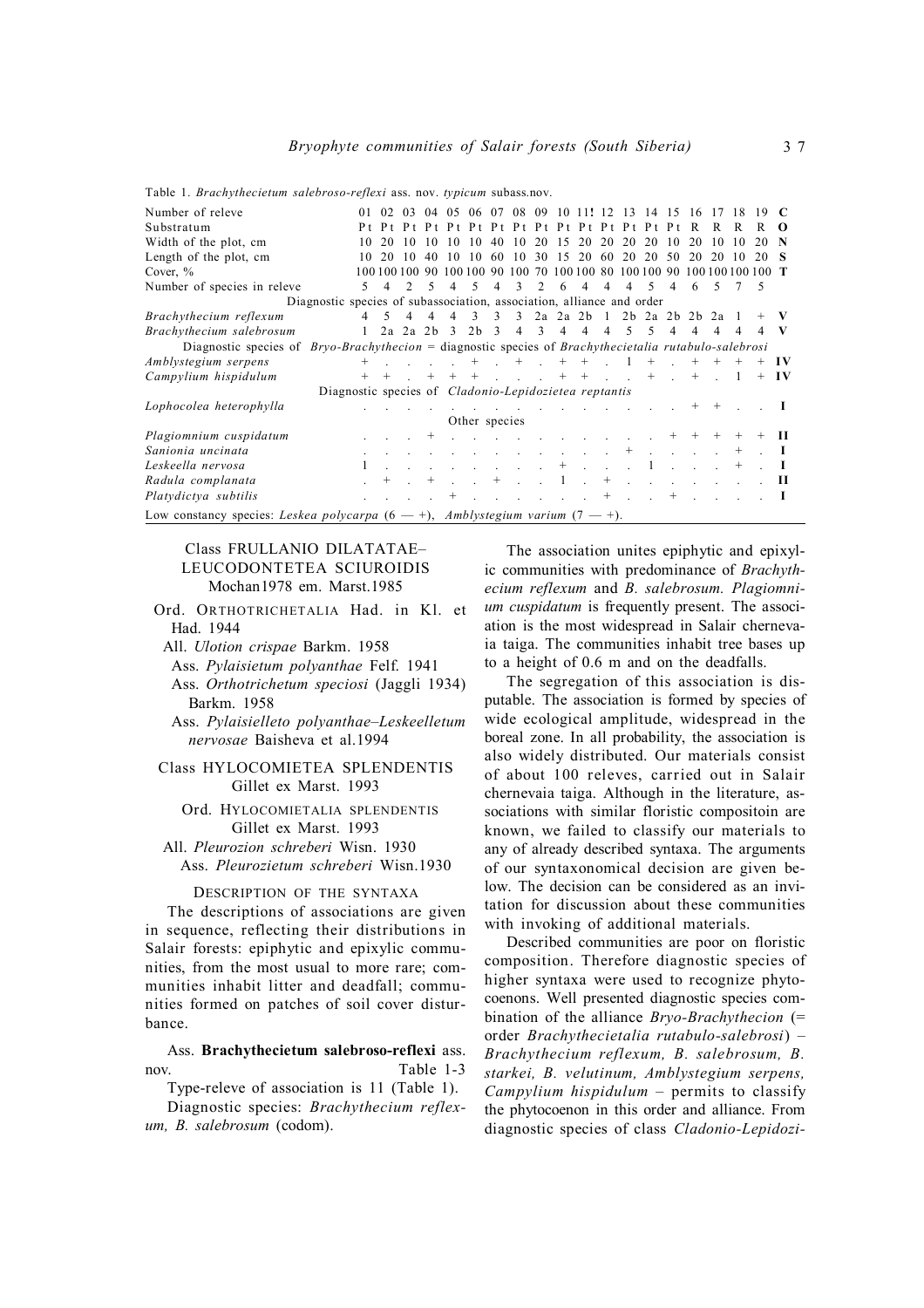3 8 OLGA Y. PISARENKO

Number of releve 0 1 0 2 0 3! 0 4 0 5 0 6 0 7 0 8 0 9 10 11 12 13 14 15 16 17 18 19 20 C<br>
R R R R R R R R R R R Ts Ts R Ts Ts Ss Pt Pt O R R R R R R R R As Ts R Ts Ts R Ts Ts Ss Pt Pt O Width of the plot, cm 10 20 10 10 10 20 10 10 10 10 40 20 20 30 40 40 40 10 40 20 **N** Length of the plot, cm 30 200 30 30 30 50 20 100 20 10 50 100 80 50 80 60 50 40 80 50 **S** Cover, % 100 100 100 80 100 100 100 90 100 70 90 100 80 100 100 70 90 100 100 90 **T** Number of species in releve 8 8 4 6 6 5 7 9 7 4 5 8 3 7 6 7 8 5 4 12 Diagnostic species of subassociation(\*), association, alliance and order *\*Plagiomnium cuspidatum* 2b 3 2a 2a 3 2a 2b 2a 2a 2a 3 3 3 4 4 3 3 4 5 3 **V** *Brachythecium reflexum* 3 + 3 3 1 2b 2a 3 2b 2b 2b 3 3 2a 2b 1 1 1 1 . **V** *Brachythecium salebrosum* 3 3 3 2a 3 2b 2a + . . . . . . . . + . 1 1 **III** Diagnostic species of *Bryo-Brachythecion* = diagnostic species of *Brachythecietalia rutabulo-salebrosi Amblystegium serpens* + + . + + 1 2a . + . . . . + . . . . . . **II** *Campylium hispidulum* + . . . . . . + . . . . . . . + . . . 1 **I Brachythecium starkei** , . . . 1 . . . . . . . . . . . . . . **I** Diagnostic species of *Cladonio-Lepidozietea reptantis Lophocolea heterophylla* . 1 . . . . . + . . . + . . . . . . . . **I** *Plagiothecium denticulatum* . . . . . . + 1 2a + . 1 . . . . . . . . **II** Other species<br> $+$  + + + *Lophocolea minor* . . 1 + . . + + + + . + . + . + + . . + **III** *Sanionia uncinata* + + . 1 . . . 1 . . + 1 . + + 1 1 + . 1 **I V** *Callicladium haldanianum* . . . . . . 1 . 1 . + . 2b . . . + . . . **II** *Leskeella nervosa* + . . . . . . . . . . . . 1 + . . . . . **I** *Radula complanata* . . . . . . . . . . . . . + . + . . + + **I** Low constancy species: *Ceratodon purpureus* (2 – +), *Leptobryum pyriforme* (2 – 2a), *Brachythecium velutinum* (18 – +), *B. oedipodium* (6 – 2a; 18 – 1), *Rhytidiadelphus subpinnatus* (12 – +), *Rhizomnium pseudopunctatum* (12 – +), *Mnium stellare* (20 – 1), *Orthotrichum speciosum* (20 – +), *Dicranum polysetum* (15 – +), *Plagiomnium confertidens* (1 – +), *P.drummondii* (5 – +), *P. medium* (20 – 1), *P. rostratum* (20 – 1), *Hypnum pallescens* (11 – +), *Pohlia nutans* (9 – +), *Platydictya subtilis* (20 – +), *Pylaisiella polyantha* (17 – 1; 20 – +), *Oncophorus*

Table 2. *Brachythecietum salebroso-reflexi* ass. nov. *plagiomnietosum cuspidati* subass.nov.

*etea reptansis*, allocated on European material, only *Lophocolea heterophylla* and *Plagiothecium denticulatum* are presented. Marstaller takes *Cladonio-Lepidozietea reptansis* as synonym of the class *Lepidozio-Lophocoletea* v. Hübschm. ex Mohan 1978. From diagnostic species of this class in our syntaxons *Ptilidium pulcherrimum, Hypnum pallescens, Tetraphis pellucida, Dicranum fuscescens, Plagiothecium laetum* are present. It is another point in favor of classification of our association in *Cladonio-Lepidozietea reptantis.*

*wahlenbergii* (16 – +; 17 – 1), *Orthodicranum montanum* (15 – +).

The high constancy of *Plagiomnium cuspidatum* is called our attention. Marstaller gives this species together with *Brachythecium populeum, Homalia trichomanoides, Anomodon viticulosus, Oxystegus tenuirostre* as diagnostic for order *Neckeretalia complanatae* Jez. et Vondr. 1962 (class *Neckeretea complanatae* Marst.1986). In Salair, this combination of species is found on rock outcrops. In our association the presence of *Plagiomnium cuspidatum* is not supported by other diagnostic species of the class and the order. In Salair (and in general in Siberia) *Plagiomnium cuspidatum* is one of most common species, which occurs on trunks of trees, deadfalls, litter, soil, on stones.

In literature the associations with similar species composition are described. They are *Brachythecio salebrosi-Amblystegietum juratzkani* (Sjog. ex Marst. 1987) Marst. 1989 and *Brachythecio salebrosi-Drepanocladetum uncinati* Marst. 1989 – epiphytic associations, described on European material; *Brachythecio salebrosi-Amblystegietum serpentis* Baisheva et al. 1994 – epixylic association, described in Bashkiria. The first of them is distinguished on *Amblystegium serpens* domination (Marstaller, 1988 a, 1988 b, 1992), the second – on *Sanionia uncinata* domination (Marstaller, 1992). In our communities both *A. serpens* and *S. uncinata* are present in insignificant abundance. *Brachythecium reflexum*, the most constant and abundant species in our communities, in the associations, mentioned above, is represented occasionally. Besides both these associations are characterized by the absence of *Plagiomnium cuspidatum*. In central Europe *P. cuspidatum* is (as it was shown above) more typical for epilithic communities. The association *Brachythecio salebrosi-Amblystegietum serpentis* is related to association *Brachythecio*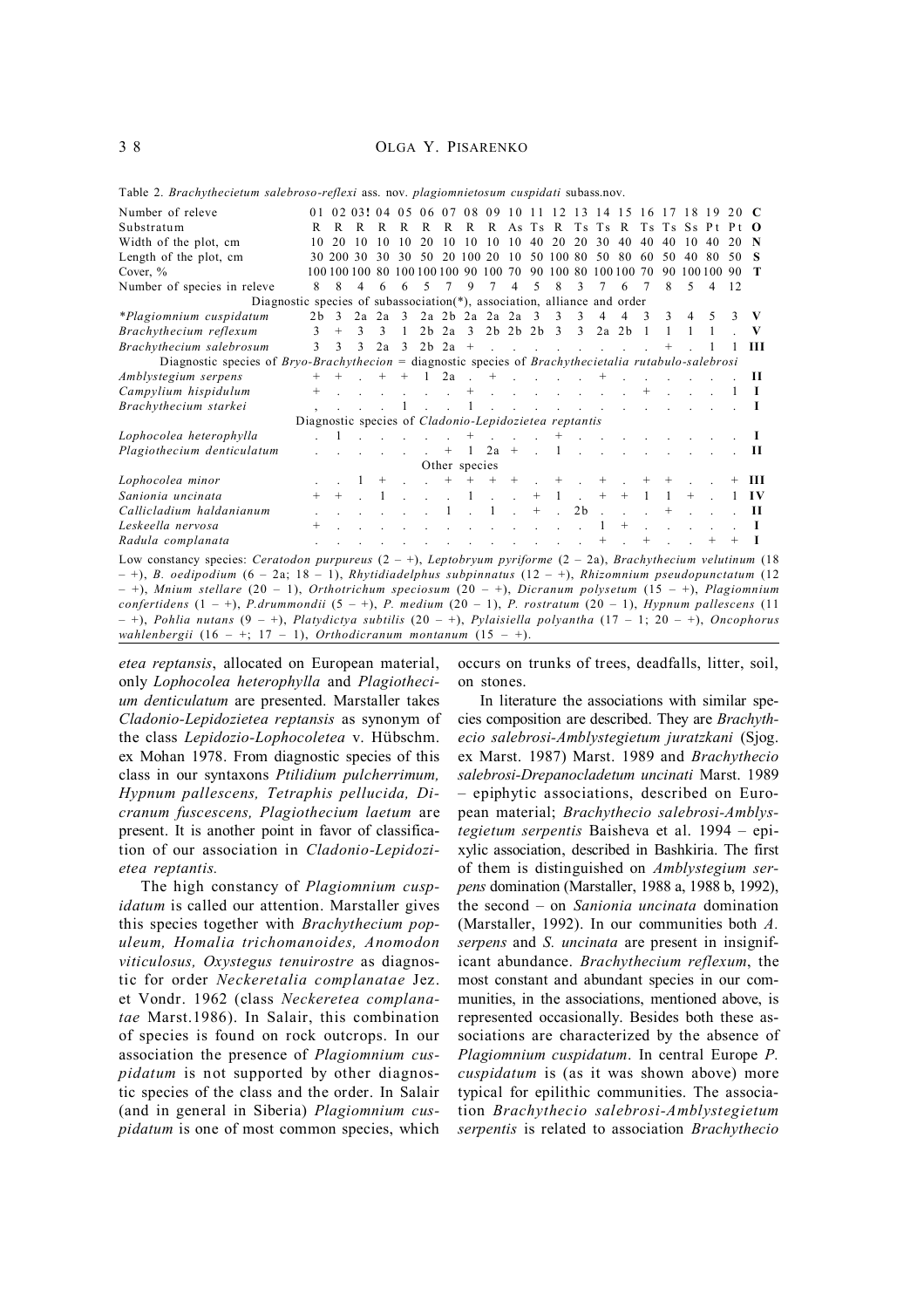| Table 3. Brachythecietum salebroso-reflexi ass. nov. brachythecietosum reflexi (Baisheva et al. 1994) subass. et stat. nov.        |    |                |                |                |        |                                                                                                                                              |                |                            |                                                                                                                  |                     |                |                |                |                                           |        |    |    |                                                         |      |
|------------------------------------------------------------------------------------------------------------------------------------|----|----------------|----------------|----------------|--------|----------------------------------------------------------------------------------------------------------------------------------------------|----------------|----------------------------|------------------------------------------------------------------------------------------------------------------|---------------------|----------------|----------------|----------------|-------------------------------------------|--------|----|----|---------------------------------------------------------|------|
| Number of releve                                                                                                                   |    |                |                |                |        |                                                                                                                                              |                |                            |                                                                                                                  |                     |                |                |                |                                           |        |    |    | 01 02 03 04 05 06 07 08 09 10 11 12 13 14 15 16 17 18 C |      |
| Substratum                                                                                                                         |    |                |                |                |        |                                                                                                                                              |                |                            |                                                                                                                  |                     |                |                |                |                                           |        |    |    | As As As Bp As As Ts Bp As As As As Pt Pt Pt R As R O   |      |
| Width of the plot, cm                                                                                                              |    |                |                |                |        |                                                                                                                                              |                |                            |                                                                                                                  |                     |                |                |                | 15 10 20 10 10 20 30 10 10 20 20 10 20 10 |        | -5 | 10 | $10$ N                                                  |      |
| Length of the plot, cm                                                                                                             | 20 | 30             |                |                |        |                                                                                                                                              |                |                            |                                                                                                                  |                     |                |                |                |                                           |        |    |    | 10 30 40 30 60 40 30 10 30 30 20 20 10 50 30 200 S      |      |
| Cover, $\%$                                                                                                                        |    |                |                |                |        | 100 90 100 100 100 100 90 90                                                                                                                 |                |                            | 80                                                                                                               |                     |                |                |                |                                           |        |    |    | 80 80 100 100 100 80 100 80 100 T                       |      |
| Number of species in releve                                                                                                        |    | $\mathfrak{D}$ | 4              | $\mathbf{3}$   | 5      | $\mathbf{3}$                                                                                                                                 | 8              | 7                          | 3                                                                                                                | $\overline{4}$      | 5              | 7              | $\mathfrak{D}$ | $\overline{4}$                            | $\sim$ |    | 6  | -10                                                     |      |
| Diagnostic species of subassociation(*), association, alliance and order                                                           |    |                |                |                |        |                                                                                                                                              |                |                            |                                                                                                                  |                     |                |                |                |                                           |        |    |    |                                                         |      |
| *Brachythecium reflexum                                                                                                            | .5 | 5 <sup>7</sup> | 5 <sup>5</sup> | 5 <sup>7</sup> | $\sim$ | $\sim$                                                                                                                                       | $\overline{4}$ |                            | $4$ $4$ $4$ $4$                                                                                                  |                     |                | $\overline{4}$ | 5 <sub>5</sub> |                                           | 4      |    |    |                                                         | v    |
| Brachythecium salebrosum                                                                                                           |    |                |                |                |        | and the contract of the contract of the contract of                                                                                          |                |                            |                                                                                                                  |                     |                |                |                |                                           |        |    |    |                                                         |      |
| Diagnostic species of $Bryo-Brachy the cion =$ diagnostic species of <i>Brachythecietalia rutabulo-salebrosi</i>                   |    |                |                |                |        |                                                                                                                                              |                |                            |                                                                                                                  |                     |                |                |                |                                           |        |    |    |                                                         |      |
| Amblystegium serpens                                                                                                               |    |                |                |                |        |                                                                                                                                              | $^{+}$         |                            | and the state of the state of the                                                                                |                     |                |                |                |                                           |        |    |    |                                                         | - 11 |
| Campylium hispidulum                                                                                                               |    |                |                |                |        | $\mathbf{r} = \mathbf{r} \cdot \mathbf{r}$ and $\mathbf{r} = \mathbf{r} \cdot \mathbf{r}$                                                    | $^{+}$         |                            | and the company of the company of the company of the company of the company of the company of the company of the |                     |                |                |                | $^{+}$                                    |        |    |    |                                                         | Т    |
| Diagnostic species of <i>Cladonio-Lepidozietea reptantis</i>                                                                       |    |                |                |                |        |                                                                                                                                              |                |                            |                                                                                                                  |                     |                |                |                |                                           |        |    |    |                                                         |      |
| Lophocolea heterophylla                                                                                                            |    |                |                |                |        |                                                                                                                                              | $^{+}$         |                            | and the state of the state of the state of the state of the state of the state of the state of the state of the  |                     |                |                |                |                                           |        |    |    |                                                         | L    |
| Plagiothecium denticulatum                                                                                                         |    |                |                |                | $+$    | $^{+}$                                                                                                                                       |                | $\overline{1}$             | $\mathcal{L}_{\mathrm{max}}$                                                                                     |                     | $2a \quad 1 +$ |                |                |                                           |        |    |    |                                                         | Ш    |
|                                                                                                                                    |    |                |                |                |        | Other species                                                                                                                                |                |                            |                                                                                                                  |                     |                |                |                |                                           |        |    |    |                                                         |      |
| Plagiomnium cuspidatum                                                                                                             |    |                |                |                |        | $\sim$ $\sim$                                                                                                                                |                |                            | $\mathbf{1}$                                                                                                     | $\mathcal{L}^{\pm}$ |                | 1              |                |                                           |        |    |    |                                                         | ш    |
| Lophocolea minor                                                                                                                   |    |                | $^{+}$         | $^{+}$         | $^{+}$ |                                                                                                                                              | -1             |                            | $\mathbf{L} = \mathbf{L}$                                                                                        | $^{+}$              | $+$            | $^{+}$         |                |                                           |        |    |    |                                                         | Ш    |
| Sanionia uncinata                                                                                                                  |    |                |                |                |        | $^{+}$                                                                                                                                       |                |                            | $2a$ $2a$                                                                                                        | $\sim$              |                | 1              |                |                                           |        |    |    |                                                         | - 11 |
| Dicranum fuscescens                                                                                                                |    |                |                |                |        | $1 \cdot \cdot \cdot$                                                                                                                        |                | $^{+}$                     |                                                                                                                  |                     | $+$            | $\overline{1}$ |                |                                           |        |    |    |                                                         | Н    |
| Leskeella nervosa                                                                                                                  |    |                |                |                |        | $\mathbf{r} = \mathbf{r} \cdot \mathbf{r}$ , and $\mathbf{r} = \mathbf{r} \cdot \mathbf{r}$ , and $\mathbf{r} = \mathbf{r} \cdot \mathbf{r}$ |                |                            |                                                                                                                  |                     |                |                | 1              | $+$                                       |        |    |    |                                                         | Т.   |
| Hypnum pallescens                                                                                                                  |    |                |                |                |        |                                                                                                                                              |                | and the state of the state |                                                                                                                  | $\mathbf{1}$        |                | $\sim$         |                |                                           |        |    |    |                                                         |      |
| Callicladium haldanianum                                                                                                           |    |                |                |                |        |                                                                                                                                              |                |                            |                                                                                                                  |                     |                |                |                |                                           |        |    |    |                                                         | л.   |
| Low constancy species: Rhizomnium pseudopunctatum $(7 - 1)$ , Amblystegium varium $(11 - 1)$ , Lophozia ventricosa                 |    |                |                |                |        |                                                                                                                                              |                |                            |                                                                                                                  |                     |                |                |                |                                           |        |    |    |                                                         |      |
| $(8 - 1)$ , Eurhynchium hians $(8 - 1)$ , Ptilidium pulcherrimum $(7 - 1)$ ; 12 - 1), Pylaisiella polyantha $(7 - 1)$ ; $8 - 1$ ), |    |                |                |                |        |                                                                                                                                              |                |                            |                                                                                                                  |                     |                |                |                |                                           |        |    |    |                                                         |      |
| Radula complanata $(15 - 1)$ , Orthodicranum montanum $(17 - 1)$ .                                                                 |    |                |                |                |        |                                                                                                                                              |                |                            |                                                                                                                  |                     |                |                |                |                                           |        |    |    |                                                         |      |

*salebrosi- Amblystegietum juratzkani*. It is distinguished on *Amblystegium serpens* domination against background *Brachythecium salebrosum* and *Leskea polycarpa* (the latter on Salair dated to rock outcrops), in absence of *Brachythecium reflexum*. All this prevents the classifiing of our phytocoenon as one of the associations mentioned above.

Three subassociations belong to the composition of *Brachythecietum salebroso-reflexi*: *B. s.-r. typicum* subass. nov.; *B. s.-r. plagiomnietosum cuspidati* subass. nov.; *B. s.-r. brachythecietosum reflexi* (Baisheva et al..,1994) subass. et stat. nov. All three subassociations have identical floristic basis. They are distinguished by species proportion according to some differences in ecological conditions of typical sites.

Subass. *Brachythecietum salebroso-reflexi typicum* subass nov. Table 1

Type-releve – 11.

Diagnostic species: *Brachythecium reflexum, B. salebrosum* (codom).

*Amblystegium serpens, Campylium hispidulum, Plagiomnium cuspidatum* (last usually vegetative) are constantly present, but their abundance is limited. The average cover is about 100%, and the average number of species in releve is 5. The communities of this subassociation can be always found on bases of *Populus tremula* trunks in Salair tall-herb fir-aspen forests, in the conditions of average light exposure and high moisture. Occasionally they occur on bases of *Betula pendula* and *Sorbus sibirica* trunks. Besides, these communities occur on deadfalls at initial stages of wood destruction. Their sizes depend on the diameter of the tree trunk and varies from 10 x 10 cm on thin trunks, up to bands of 30 cm in width or more, partially encircling the base of large trees generally up to a height of 100-120 cm above the ground.

Subass. *Brachythecietum salebroso-reflexi plagiomnietosum cuspidati* subass. nov. Table 2 Type-releve  $-3$ .

Diagnostic species: *Plagiomnium cuspidatum*. Except for the increase of the role of *Plagiomnium cuspidatum*, the subassociation is characterized by the occasional presence of a large set of species inhabiting rotten wood. The cover frequently reaches 100%, and the average number of species in releve is 6. These communities are widespread on old deadfalls with decaying moist wood. They replace the subassociation described above at the following stage of wood destruction. Sometimes the subassociation oc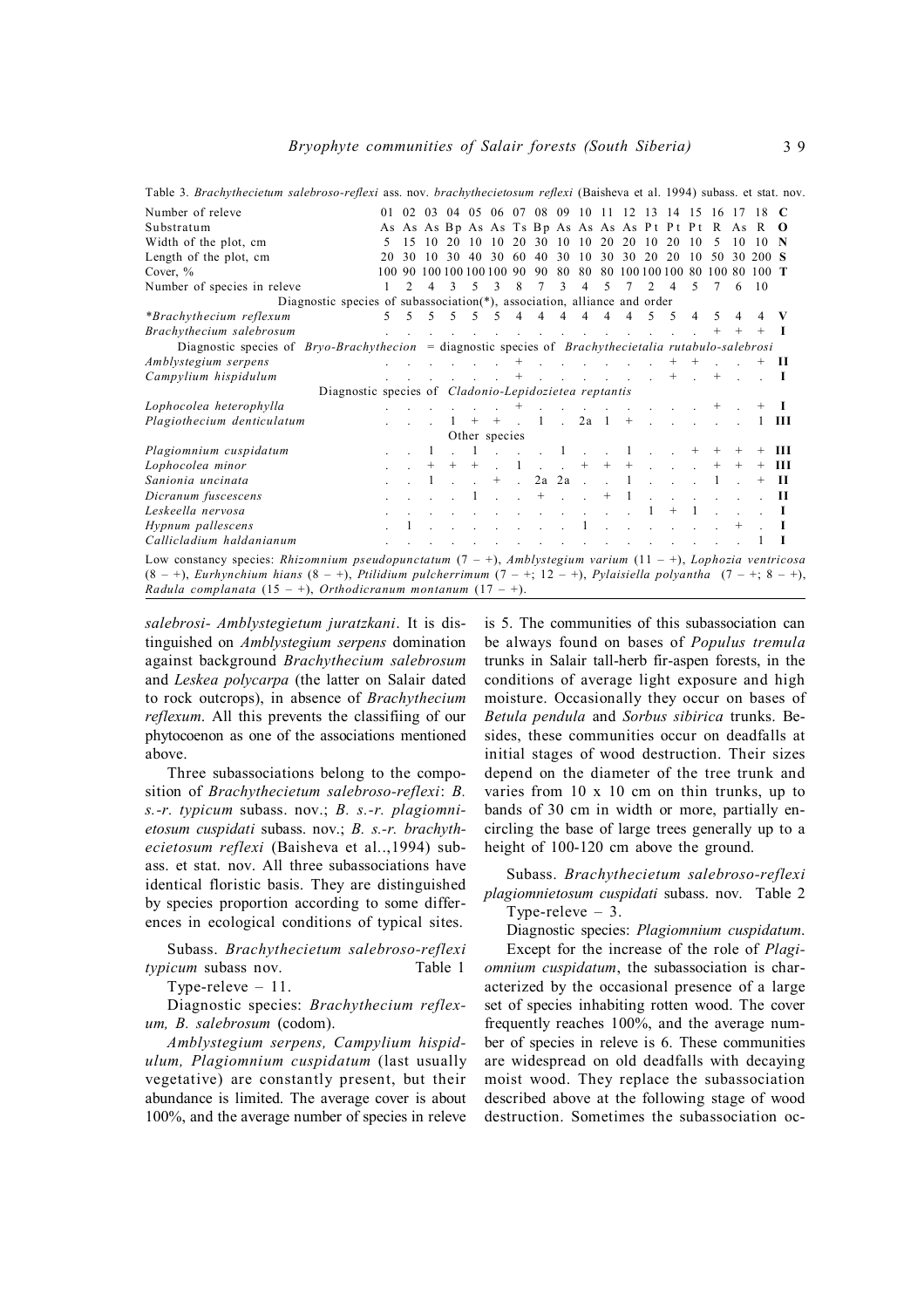Table 4. *Pylaisietum polyanthae* Felf. 1941

| Number of releve                                                                                                       |                | 2                                 | 3             | 4              | 5                 | 6      | 7   | 8              | 9   | 10             | C         |
|------------------------------------------------------------------------------------------------------------------------|----------------|-----------------------------------|---------------|----------------|-------------------|--------|-----|----------------|-----|----------------|-----------|
| Length of the plot, cm                                                                                                 | 20             | 30                                | 20            | 20             | 10                | 10     | 20  | 20             | 20  | 20             | $\Omega$  |
| Width of the plot, cm                                                                                                  | 50             | 40                                | 60            | 20             | 20                | 20     | 40  | 30             | 20  | 20             | N         |
| Cover, $\%$                                                                                                            | 70             | 80                                | 90            | 80             | 80                | 90     | 90  | 100            | 80  | 90             | S         |
| Height above the ground, cm                                                                                            | 30             | 150                               | 40            | 35             | 30                | 60     | 40  | 40             | 100 | 70             | т         |
| Substratum                                                                                                             | T s            | P t                               | P t           | P t            | S s               | P t    | P t | P t            | P t | P t            |           |
| Number of species in releve                                                                                            | $\mathfrak{D}$ | 5                                 | 3             | 2              | 3                 | 3      | 1   | $\mathfrak{D}$ | 6   | $\overline{4}$ |           |
|                                                                                                                        |                | Diagnostic species of association |               |                |                   |        |     |                |     |                |           |
| Pylaisiella polyantha                                                                                                  | $\mathcal{F}$  | $\mathbf{3}$                      | 5             | $\overline{4}$ | 4                 | .5     | 5   | 5              | 3   | $\overline{4}$ | V         |
| Diagnostic species of Orthotrichetalia                                                                                 |                |                                   |               |                |                   |        |     |                |     |                |           |
| Orthotrichum speciosum                                                                                                 |                |                                   | $^{+}$        |                | $\sim$ $\sim$ $+$ |        |     |                |     |                | $\bf{IV}$ |
| Diagnostic species of <i>Frullanio diliatatae-Leucodontetea sciuroidis</i>                                             |                |                                   |               |                |                   |        |     |                |     |                |           |
| Radula complanata                                                                                                      |                | $^{+}$                            |               |                | $^{+}$            | $^{+}$ |     |                |     | $^{+}$         | Ш         |
|                                                                                                                        |                |                                   | Other species |                |                   |        |     |                |     |                |           |
| Orthotrichum obtusifolium                                                                                              |                | $^{+}$                            |               |                |                   |        |     |                |     |                | Н         |
| Brachythecium salebrosum                                                                                               |                |                                   |               |                |                   |        |     |                |     |                | П         |
| Platygyrium repens                                                                                                     |                |                                   |               |                |                   |        |     |                |     | $^+$           | П         |
| Amblystegium serpens                                                                                                   |                |                                   |               |                |                   |        |     |                |     |                | Н         |
| Low constancy species: Leskeella nervosa $(9 - 1)$ , Hypnum pallescens $(10 - 1)$ , Callicladium haldanianum $(5 - 1)$ |                |                                   |               |                |                   |        |     |                |     |                |           |

curs on the base of tree trunks (*Populs tremula, Sorbus sibirica, Tilia sibirica*). It probably reflects the process of decomposition of tree bark outside of dead layers.  $+$  ).

On the general floristic composition, this subassociation is similar to *Brachythecio salebrosi-Amblystegietum serpentis plagiomnietosum cuspidati* Baisheva 1995. But the *Brachythecio salebrosi-Amblystegietum serpentis* is characterized by domination of *Amblystegium serpens* and high constancy of *Leskea polycarpa.* It is the low participation of the first, and the absence of the latter that prevent the classification of our phytocoenon as a subassociation of *Brachythecio salebrosi-Amblystegietum serpentis.* Nonetheless, it is obvious that these two subassociations are related syntaxa. For elucidation of their connection and syntaxonomical positions, further investigations are required.

Subass. *Brachythecietum salebroso-reflexi brachythecietosum reflexi* (Baisheva et al. 1994) subass. et stat. nov. Table 3

Diagnostic species: *Brachythecium reflexum* (dom.).

The constancy and abundance of other species are reduced. The communities usually are formed by 4-5 species. They have a small size, their area is 100-400 sq. cm. The average cover is 80-90%. The communities are developed on the bases of *Abies sibirica* trunks, sometimes – on *Populus tremula* trunks. On *Populus tremula* the communities of *brachythecietosum reflexi* either occupy the position above two early de-

scribed subassociations, or grow on the bases of trunks, but then – in rather drier conditions. Probably, *B. s-r. brachythecietosum reflexi* is indifferent to light exposure and more xerophytic in comparison with two other subassociations.

Communities such as these, were described in broad-leaved and mixed forests of South Urals as association *Brachythecietum reflexi* Baisheva et. al. 1994. They are also widespread on *Abies sibirica* trunks, and occur also on *Picea obovata*, *Tilia cordata, Betula pendula*. But it was problematic to classify two above-mentioned phytocoenons within *Brachythecietum reflexi* Baisheva et. al. 1994. because of uncertain syntaxonomical position of the association (Baisheva et. al., 1994), poor floristic composition, and the most xerophytic sites of inhabitation. Therefore the alternative syntaxonomical decision is proposed. I propose to change the status of the *Brachythecietum reflexi* Baisheva et. al. 1994 and consider it as subassociation *Brachythecietum salebroso-reflexi brachythecietosum reflexi.*

#### Ass. **Pylaisietum polyanthae** Gams 1927.

#### Table 4

Diagnostic species: *Pylaisiella polyantha* (dom.).

The association unites epiphytic bryophyte communities, the basis of which is formed by *Pylaisiella polyantha*. Its cover usually is 70- 100%. In Europe, in such communities *Leucodon sciuroides, Ulota crispa* and also *Frullania dilatata, Leskea polycarpa, Hypnum cupres-*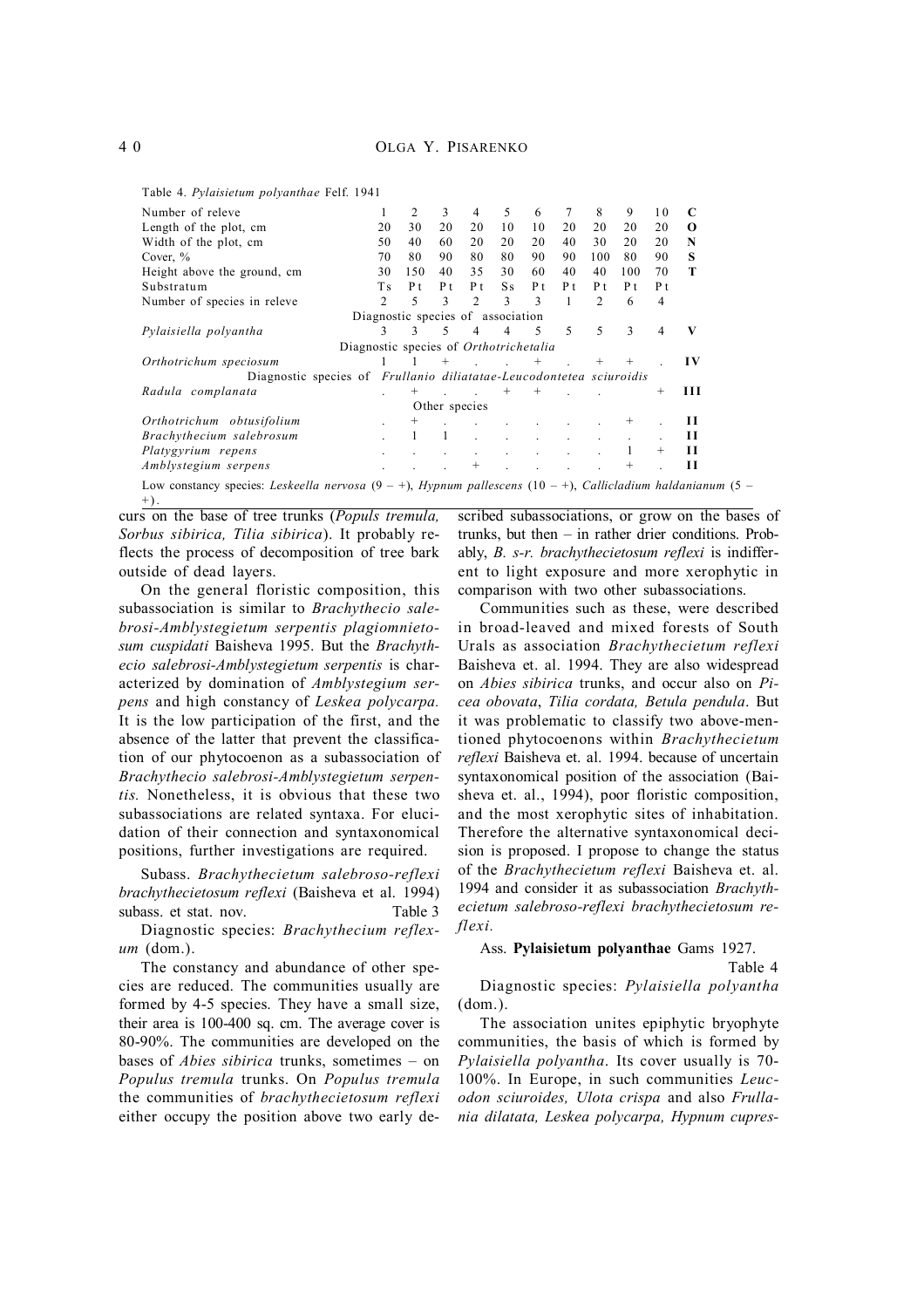| rapic 9. Ormonichemin speciosi Darkin. 1996                         |                                   |     |               |               |               |               |     |     |                |     |          |
|---------------------------------------------------------------------|-----------------------------------|-----|---------------|---------------|---------------|---------------|-----|-----|----------------|-----|----------|
| Number of releve                                                    |                                   |     | 3             | 4             | 5             | 6             |     | 8   | 9              | 10  |          |
| Length of the plot, cm                                              | 10                                | 10  | 10            | 10            | 10            | 10            | 1.5 | 15  | 10             | 10  | $\Omega$ |
| Width of the plot, cm                                               | 10                                | 10  | 10            | 15            | 15            | 15            | 20  | 10  | 10             | 10  | N        |
| Cover, $\%$                                                         | 80                                | 80  | 90            | 90            | 80            | 90            | 60  | 90  | 90             | 90  | s        |
| Height above the ground, cm                                         | 120                               | 150 | 300           | 250           | 250           | 180           | 200 | 170 | 170            | 200 |          |
| Substratum                                                          | P t                               | P t | P t           | P t           | P t           | P t           | P t | P t | P t            | P t |          |
| Number of species in releve                                         | 4                                 | 3   | C             | $\mathcal{D}$ | $\mathcal{D}$ | $\mathcal{D}$ | 2   | 3   | ٩              |     |          |
|                                                                     | Diagnostic species of association |     |               |               |               |               |     |     |                |     |          |
| Orthotrichum speciosum                                              | 4                                 |     | 5             | 5             | -3            | - 5           | 3   | 5   | $\overline{4}$ | 5   | V        |
| Diagnostic species of <i>Orthotrichetalia</i>                       |                                   |     |               |               |               |               |     |     |                |     |          |
| Pylaisiella polyantha                                               | $+$                               |     |               |               |               |               |     |     |                |     | ш        |
| Diagnostic species of Frullanio diliatatae-Leucodontetea sciuroidis |                                   |     |               |               |               |               |     |     |                |     |          |
| Radula complanata                                                   | $\pm$                             |     |               |               |               |               |     |     |                |     | Н        |
|                                                                     |                                   |     | Other species |               |               |               |     |     |                |     |          |
| Orthotrichum obtusifolium                                           |                                   |     |               |               | 2a            |               |     |     |                |     | IV       |

Table 5. *Orthotrichetum speciosi* Barkm. 1958

*siforme* occur (Hübschmann, 1986). The first and the second of these species are absent in Salair bryoflora; the other grow on exposed rock only. In Salair only *Orthotrichum speciosum, Leskeella nervosa, Amblystegium serpens, Brachythecium salebrosum, Radula complanata* sometimes occur in *Pylaisietum polyanthae* in little abundance.

The communities of *Pylaisietum polyanthae* are similarly poor in species composition, and are widespread in the xerophytic and mesophytic forests of the South Urals (Baisheva et al., 1994). On Salair the communities with *Pylaisiella polyantha* domination are the most characteristic for chernevaia taiga. They constantly occur on *Populus tremula*, covering trunks by half-rings of width 10-30 cm with interval 10-15 cm at height from 30 up to 100- 120 cm. Such distribution, probably, is caused by the character of *Pylaisiella polyantha* growing – sprouts are directed upwards and in accordance with growth, move upward, while the oldest bottom part of grouping dies and comes off the trunk. The communities are situated on trunks higher than *Brachythecietum salebrosoreflexi*, which grow on bases of trunks. The communities of these two associations do not overlap on the trunk. Except for *Populus tremula*, the communities occur on *Betula pendula, Sorbus sibirica, Tilia sibirica*. In the mesophytic birch-pine grass forests similar communities are represented very poorly, their size does not exceed 10x20 cm. They occur rarely and live only on *Populus tremula*.

Ass. **Orthotrichetum speciosi** (Jaggli 1934) Barkm. 1958 Table 5

Diagnostic species: *Orthotrichum speciosum*. On Salair the communities grow mainly on

*Populus tremula* trunks in chernevaia taiga. The communities grow by patches 15-20 cm in diameter, mainly on southern (south-western, southeastern) parts of a trunk. They occupy the sites

| Table 6. Pylaisielleto polyanthae - Leskeelletum nervosae Baisheva et all. 1994 |        |              |                |                |        |        |        |   |
|---------------------------------------------------------------------------------|--------|--------------|----------------|----------------|--------|--------|--------|---|
| Number of releve                                                                |        | 2            | 3              | 4              | 5      | 6      |        | C |
| Substratum                                                                      | P t    | P t          | P t            | P t            | P t    | P t    | P t    | 0 |
| Width of the plot, cm                                                           | 10     | 10           | 10             | 20             | 10     | 10     | 10     | N |
| Length of the plot, cm                                                          | 10     | 15           | 20             | 20             | 10     | 10     | 20     | S |
| Cover, $\%$                                                                     | 70     | 60           | 40             | 70             | 40     | 40     | 70     | Т |
| Number of species in releve                                                     | 2      | 3            | 4              | 5              | 5      | 4      | 5      |   |
| Diagnostic species of association                                               |        |              |                |                |        |        |        |   |
| Leskeella nervosa                                                               | 4      | $\mathbf{3}$ | 2 <sub>b</sub> | 2 <sub>b</sub> | 2a     | 2a     |        | V |
| Diagnostic species of <i>Orthotrichetalia</i>                                   |        |              |                |                |        |        |        |   |
| Pylaisiella polyantha                                                           | $^{+}$ | $^{+}$       | $^{+}$         | $^{+}$         | $^{+}$ | $^{+}$ | $^{+}$ | V |
| Orthotrichum speciosum                                                          |        |              | $^{+}$         |                | $^{+}$ |        |        |   |
| Diagnostic species of <i>Brachythecietalia rutabulo-salebrosi</i>               |        |              |                |                |        |        |        |   |
| Brachythecium reflexum                                                          |        |              |                | 2 <sub>b</sub> |        |        |        | Ш |
| Brachythecium salebrosum                                                        |        |              |                | $^{+}$         |        |        | 2a     | Ш |
| Lophocolea heterophylla                                                         |        |              |                |                | $^{+}$ | $^{+}$ |        | н |

Low constancy species: *Amblystegium serpens* (7 – 2b), *Platydictya subtilis*  $(4 - 2a)$ , *Orthotrichum obtusifolium*  $(3 - 1)$ .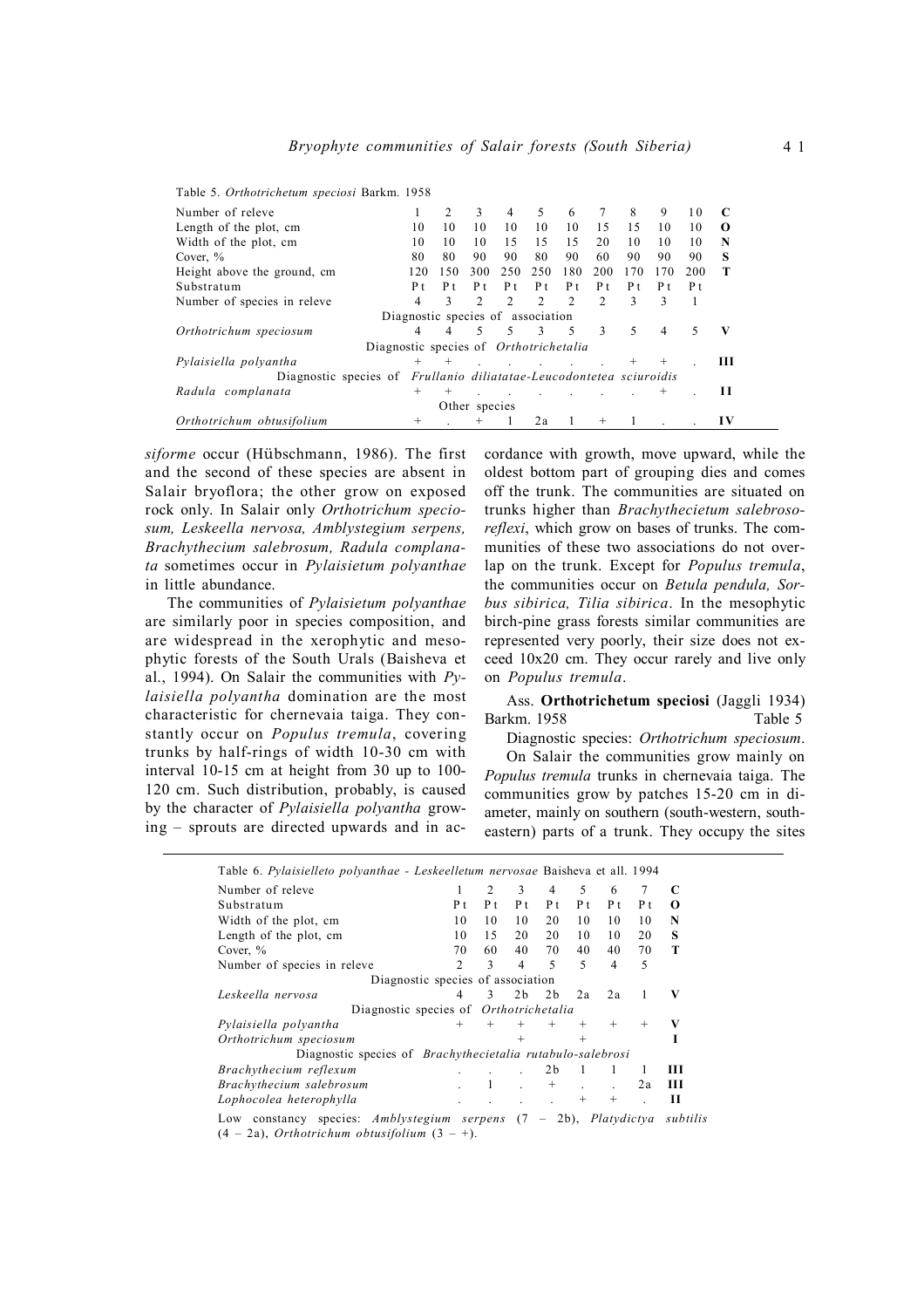| Number of releve                                                                                                                                                                                                                                                                  | 0 <sub>1</sub>                                               | 02                                                                         | 03             | 04             | 0.5           | 06             | 07     | 08           | 09             | 10     | 11             | 12 | 13             | 14     | C         |
|-----------------------------------------------------------------------------------------------------------------------------------------------------------------------------------------------------------------------------------------------------------------------------------|--------------------------------------------------------------|----------------------------------------------------------------------------|----------------|----------------|---------------|----------------|--------|--------------|----------------|--------|----------------|----|----------------|--------|-----------|
| Substratum                                                                                                                                                                                                                                                                        | B p                                                          | B p                                                                        | As             | B p            | As            | B p            | As     | As           | As             | Bp     | B p            | As | R              | As     | $\Omega$  |
| Width of the plot, cm                                                                                                                                                                                                                                                             | 20                                                           | 20                                                                         | 10             | 40             | 20            | 20             | 20     | 10           | 10             | 20     | 30             | 10 | 10             | 20     | N         |
| Length of the plot, cm                                                                                                                                                                                                                                                            | 20                                                           | 40                                                                         | 40             | 40             | 40            | 40             | 40     | 30           | 40             | 40     | 30             | 10 | 40             | 20     | s         |
| Cover, $\%$                                                                                                                                                                                                                                                                       | 100                                                          | 60                                                                         | 90             | 100            | 90            | 80             | 70     | 100          | 80             | 80     | 60             | 80 | 90             | 100    | T         |
| Number of species in releve                                                                                                                                                                                                                                                       | 8                                                            | 5                                                                          | 7              | 7              | 5             | $\overline{4}$ | 7      | 7            | 6              | 7      | 5              | 5  | 6              | 7      |           |
|                                                                                                                                                                                                                                                                                   | Diagnostic species of association                            |                                                                            |                |                |               |                |        | and alliance |                |        |                |    |                |        |           |
| Orthodicranum montanum                                                                                                                                                                                                                                                            |                                                              | 2a                                                                         | 2a             |                |               | 4              |        |              | 2 <sub>b</sub> | 2a     | 2 <sub>b</sub> | 2a | 2 <sub>b</sub> | 3      | V         |
| Diagnostic species of <i>Dicranetalia scoparii</i> = diagnostic species of <i>Dicrano scoparii-Hypnion filiformis</i>                                                                                                                                                             |                                                              |                                                                            |                |                |               |                |        |              |                |        |                |    |                |        |           |
| Ptilidium pulcherrimum                                                                                                                                                                                                                                                            |                                                              | $\mathbf{L} = \mathbf{L} \times \mathbf{L} = \mathbf{L} \times \mathbf{L}$ |                |                |               | 2 <sub>b</sub> | $^{+}$ |              |                |        |                | 3  | 3              | $^{+}$ | $\bf{IV}$ |
| Diagnostic species of $Bryo-Brachythecion = diagnostic species of Brachythecietalia rutabulo-salebrosi$                                                                                                                                                                           |                                                              |                                                                            |                |                |               |                |        |              |                |        |                |    |                |        |           |
| Brachythecium reflexum                                                                                                                                                                                                                                                            | 2a                                                           |                                                                            | 2a             | 2 <sub>b</sub> |               | 1              | 2a     | 3            | 2a             | 2a     |                |    |                |        | $\bf{IV}$ |
| Brachythecium salebrosum                                                                                                                                                                                                                                                          |                                                              |                                                                            |                |                |               |                |        |              |                |        |                |    |                |        | Н         |
| Brachythecium starkei                                                                                                                                                                                                                                                             |                                                              |                                                                            |                |                |               |                |        |              |                |        |                |    |                |        |           |
|                                                                                                                                                                                                                                                                                   | Diagnostic species of <i>Cladonio-Lepidozietea reptantis</i> |                                                                            |                |                |               |                |        |              |                |        |                |    |                |        |           |
| Plagiothecium denticulatum                                                                                                                                                                                                                                                        | 2a                                                           | 2a                                                                         | 2 <sub>b</sub> |                |               |                | 3      |              |                | 2a     |                |    |                |        | IV        |
| Lophozia ventricosa                                                                                                                                                                                                                                                               |                                                              |                                                                            |                |                |               |                |        |              |                |        |                |    |                |        | Н         |
|                                                                                                                                                                                                                                                                                   |                                                              |                                                                            |                |                | Other species |                |        |              |                |        |                |    |                |        |           |
| Plagiomnium cuspidatum                                                                                                                                                                                                                                                            |                                                              |                                                                            |                |                |               |                | 2a     | 2a           |                |        |                |    |                |        | Ш         |
| Sanionia uncinata                                                                                                                                                                                                                                                                 |                                                              |                                                                            |                | 2 <sub>b</sub> | $^{+}$        |                | $^{+}$ | $^{+}$       |                | 3      |                | 2a |                | $^{+}$ | $\bf{IV}$ |
| Lophocolea minor                                                                                                                                                                                                                                                                  | $^+$                                                         |                                                                            | $\pm$          |                |               |                | $^{+}$ |              | 2a             | $^{+}$ |                |    |                | $^{+}$ | Ш         |
| Tetraphis pellucida                                                                                                                                                                                                                                                               |                                                              |                                                                            |                |                |               |                |        |              |                |        |                |    |                |        | Н         |
| Low constancy species: <i>Callicladium haldanianum</i> $(11 - 2b; 13 - 1)$ , <i>Dicranum fuscescens</i> $(1 - 1; 14 - 3)$ ;<br>Lepidozia reptans (1 – 2a), Orthotrichum speciosum (2 – +), Plagiomnium drummondi (4 –<br>Platygyrium repens $(2 - 1)$ , Pohlia nutans $(4 - 1)$ . |                                                              |                                                                            |                |                |               |                |        |              |                |        |                |    |                |        | $2a$ ).   |

Table 7. *Orthodicrano montani-Hypnetum filiformis* Wins. 1930

higher than *Pylaisietum polyanthae* communities at height from 1.5 up to 5 meters, in conditions of the best light exposure and less moisture. It is reflected by change of species ratio: the role of *Orthotrichum speciosum* and *O. obtusifolium* grows, the cover of *Pylaisiella polyantha* is sharply reduced. *Orthotrichetum speciosi* as well as *Pylaisietum polyanthae* in Salair differ from European ones (Hübschmann, 1986) by extremely poor floristic composition. As well as in previous association, *Leucodon sciuroides, Ulota crispa, Frullania dilatata, Leskea polycarpa, Hypnum cupressiforme, Tortula papillosa* characteristic for European association and a number of European species of *Orthotrichum* are absent. However, similar ecological conditions and characteristic appearence, supporting by *Orthotrichum speciosum* domination, allow to classify described communities as *Orthotrichetum speciosi*.

## Ass. **Pylaisielleto polyanthae-Leskeelletum nervosae** Baisheva et al.1994. Table 6

Diagnostic species: *Leskeella nervosa, Pylaisiella polyantha*.

The type of association is described by Baisheva in broad-leaved forests of South Urals. These communities are widespread there on trunks of *Tilia cordata, Acer platanoides, Quercus robur*

and grow at height of 0.5-1 m above the ground (Baisheva  $\&$  al., 1994). In Salair the communities with predominance of *Leskeella nervosa* have been found rarely. They occur in tall-herb fir-aspen forests, on trunks of *Populus tremula* at 0.3-0.6 m above the ground. They usually occupy the small area – 10 x 10(20) cm. The cover is 40-70%. Average number of species in releve is 4. In Salair the communities differ form South Urals ones by presence (with high constancy and abundance) of diagnostic species of the order *Brachythecietalia rutabulo-salebrosi* Marst. 1987. It is connected with the fact that *Brachythecietum salebroso-reflexi* and the communities with domination of *Leskeella nervosa* are placed close to each other: the first grows on the bases of *Populus tremula* trunks, the latter occupy sites above them on the trunk. Taking into account that *Leskeella nervosa* occurs mainly on stones further to East, it seems possible to classify our communities as variant *Brachythecium* in association *Pylaisielleto polyanthae-Leskeelletum nervosae*.

## Ass. **Orthodicrano montani-Hypnetum filiformis** Wins. 1930 Table 7

Diagnostic species: *Orthodicranum montanum*. The association was described in Europe. It unites epiphytic communities with the predominance of *Orthodicranum montanum.* Salair com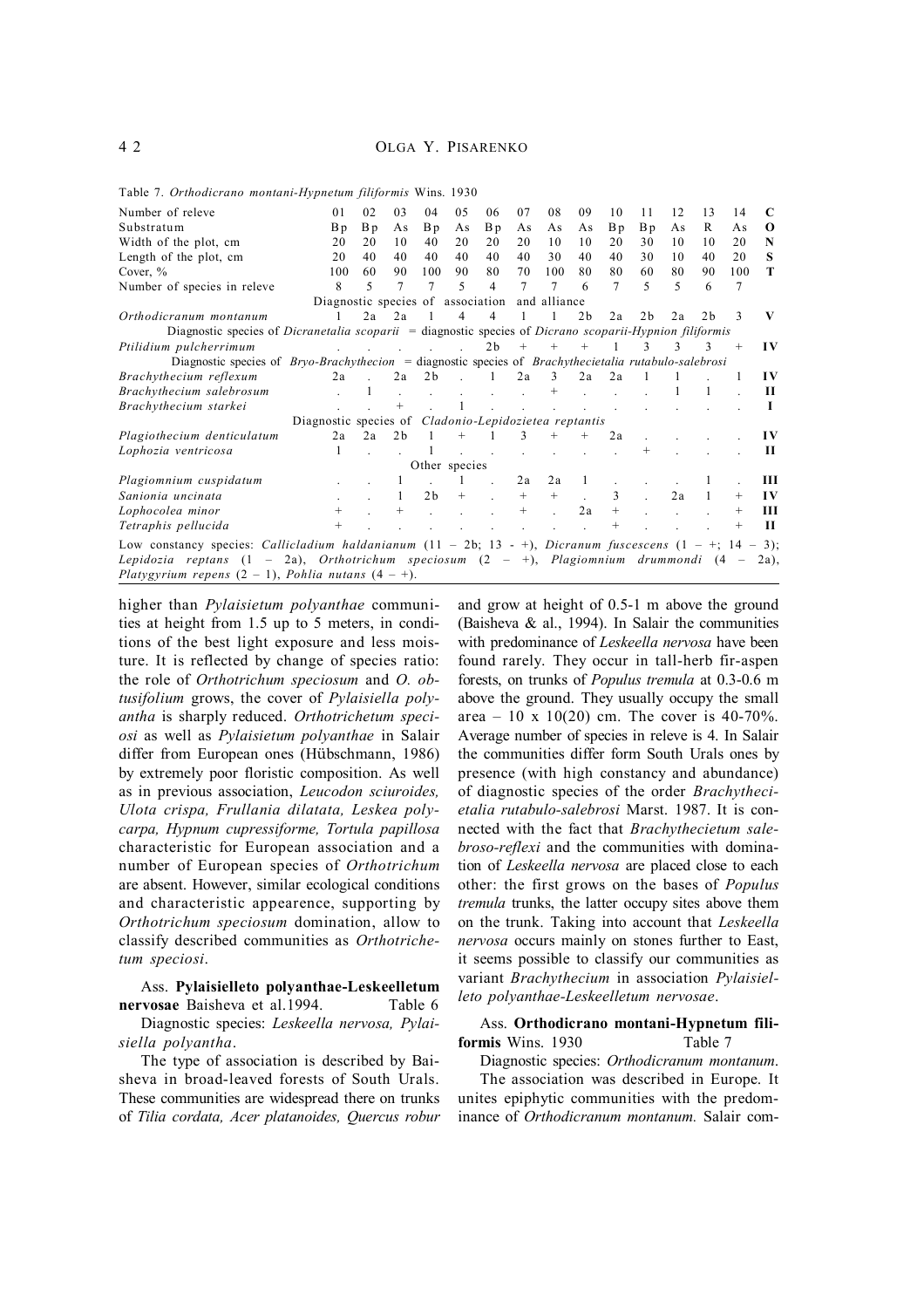Number of releve 01 02 03 04 05 06 07 08 09 10 11 12 13 14 15 16 17 18 19 20 **C** Substratum B p B p B p B p Ls Ls Ls As Ls B p B p Ls P s B p B p B p B p B p Ls **O** Width of the plot, cm 15 10 20 5 10 20 10 10 20 10 10 5 10 20 10 30 20 10 20 10 **N** Length of the plot, cm 20 20 30 10 15 20 15 20 20 15 30 15 10 40 40 30 40 50 60 40 **S** Cover, % 100 80 90 80 100 80 80 80 80 100 100 80 30 90 100 100 100 80 90 90 **T** Number of species in releve 5 4 5 4 4 5 5 3 5 4 5 3 4 6 9 5 8 3 6 5 Diagnostic species of association and subassociation (\*) *\*Callicladium haldanianum* . . . . 1 . . . + . + 2a 2a 3 4 4 4 3 3 3 **III** *Hypnum pallescens* 5 4 4 3 3 3 2b 2a 2a 2a 1 3 2a 2a + . 1 1 . . **I V** Diagnostic species of *Dicrano scoparii-Hypnion filiformis Ptilidium pulcherrimum* + + + 2b 3 1 4 4 4 4 4 2b 1 . 2a 2b 2a 2a 2a 3 **V** *Orthodicranum montanum* . . 1 . . + . . . 1 . . . . . + . . . . **I** Diagnostic species of *Cladonio-Lepidozietea reptantis Lophocolea heterophylla* . . . . . . + . . . . . . . . . + . + . **I** *Plagiothecium denticulatum* . . . . . . . . . . . . . . + . + . . . **I** Other species<br> $2b + ... +$ *Dicranum fuscescens* . . 1 . . 2b + . + . . . . . . 1 + . 1 + **II** *Orthodicranum flagellare* . . . . . . . . . . + . + . + . + . 1 + **II** *Pleurozium schreberi* + . . . . 1 . . 1 . 1 . . . 1 . . . . . **I** *Ptilium crista-castrensis* . . . 1 . . . . . . . . . . 1 + . . . . **I** *Sanionia uncinata*  $+ + + + \cdot \cdot \cdot + \cdot \cdot \cdot 2a + \cdot \cdot + \cdot \cdot \cdot \cdot 1I$ *Pohlia nutans* . . . + + . . . . + . . . + . . . . 1 . **II** Low constancy species: *Amblystegium serpens* (1 – +; 2 – +), *Brachythecium oedipodium* (14 – 1), *Lepidozia reptans* (20 -1), *Lophocolea minor* (7 – +), *Oncophorus wahlenbergii* (14 – +), *Plagiomnium cuspidatum* (15 – +), *Rhytidiadelphus triquetrus* (15 – 1).

Table 8. *Ptilidio pulcherrimi-Hypnetum pallescentis* Barkm. ex Wilm. 1962 1-11 typicum, 12-20 subass. *callicladietosum haldanianae* Baisheva 1995

munities differ from European ones (Marstaller, 1986a, 1988ab, 1989, 1990, 1992, 1994) by the poorer floristic composition. *Orthodicranum montanum* and *Ptilidium pulcherrimum* are the only representative diagnostic species of alliance *Dicrano scoparii-Hypnion filiformis.* Besides, *Hypnum cupressiforme* is usually present in this association in Europe. The latter species, however is a rare, epilithic species in Salair. Another feature, distinguishing our communities from European ones, is the presence of *Brachythecium reflexum, B. salebrosum* (species of the order *Brachythecietalia rutabulo-salebrosi*) and *Plagiomnium cuspidatum*. But three enumerated species are the most widespread in Salair chernevaia taiga, and in this case, obviously, they have no syntaxonomical significance.

In Salair, these communities are frequently found in *Abies sibirica* groups of tall-herb firaspen forests. Microclimatic conditions above the soil in the *Abies sibirica* groups differ from those in *Populus tremula* groups by less light exposure and humidity of air (Lashchinsky & Sedelnikov, 1991). Here communities grow on *Abies sibirica* and *Betula pendula* trunks, covering their bases up to height 10-30 cm. The cover is about 80%. Average number of species in releve is 6.

Association **Ptilidio pulherrimi-Hypnetum pallescentis** Barkm.ex Wilm.1962. Table 8.

Diagnostic species: *Hypnum pallescens, Ptilidium pulcherrimum*.

*Orthodicranum montanum, O. flagellare, Dicranum fuscescens* are usually present in small abundance. The cover is usually 80-100%, the average number of species in releve is 5. The communities in Salair are practically identical to ones described in Central Europe and South Urals (Philippi, 1956; Hübschmann, 1986; Marstaller, 1986a, 1988b; Baisheva & al., 1994). This is the most widespread epiphytic association of Salair mesophytic birch-pine grass forests. The communities are found on *Betula pendula, Sorbus sibirica, Larix sibirica, Abies sibirica, Pinus sylvestris* trunks. The extent of communities' development depends on properties of tree bark. On *Betula pendula* they can occupy the large areas, covering the base of a trunk on perimeter up to height 30-40 cm. On inclined trees the communities grow on upper surfaces up to height 1-1.5 m above the ground. The communities inhabiting *Pinus sylvestris* and *Abies sibirica* are weakly developed. They grow on lower part of trunks, forming separate groups by the area about 100 sq. cm. Their species composition is extremely poor, sometimes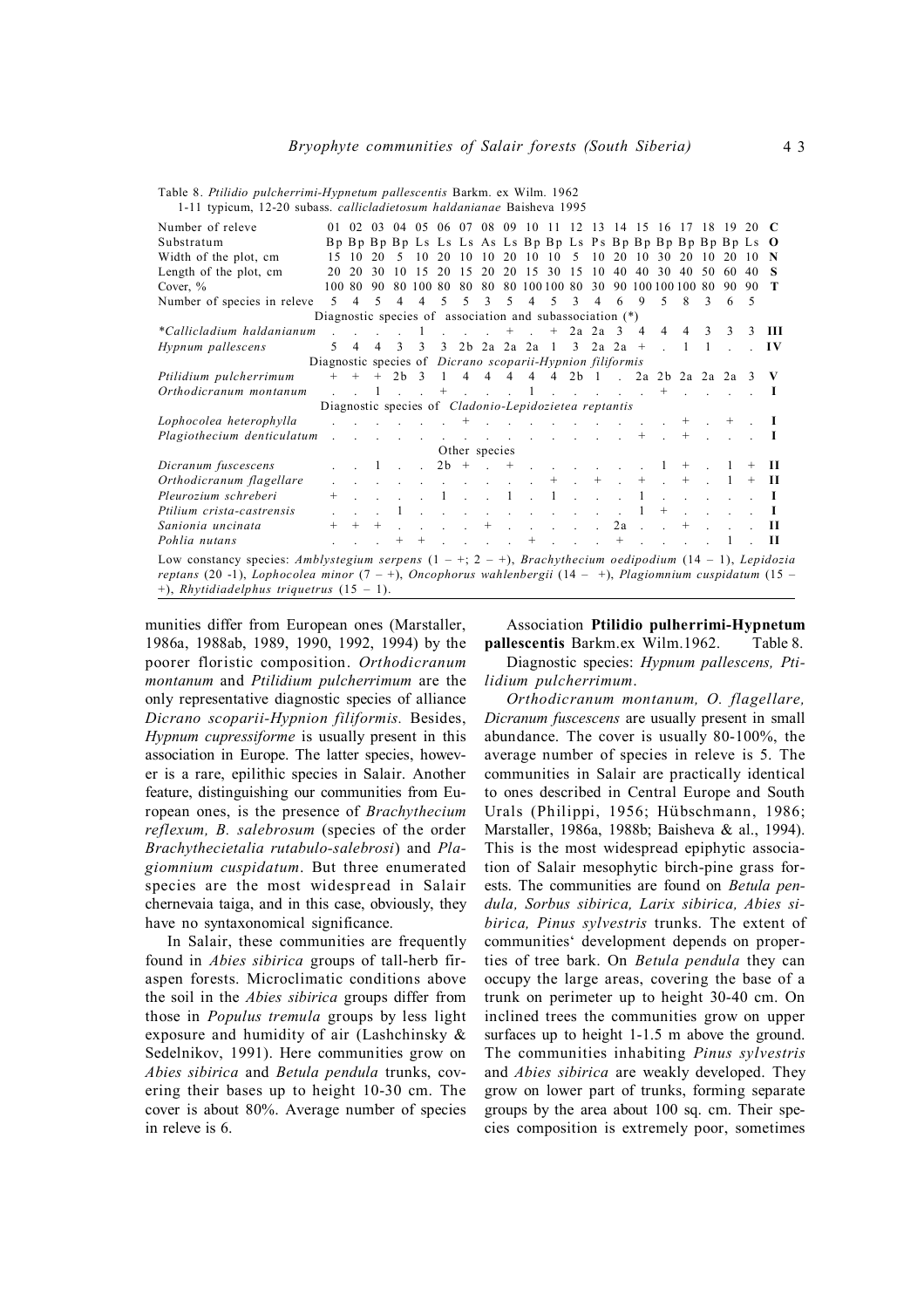| Number of releve                                                                                                                                                                                   | 01              |           |                |    | 02 03 04 05 06 07                                                                 |                |                |              | 08 09 10 11    |              |         |    |                | 12 13 14 15 16 17 18 19 20 21 22 23 24 C  |                |               |                |                   |     |               |                          |    |              |      |
|----------------------------------------------------------------------------------------------------------------------------------------------------------------------------------------------------|-----------------|-----------|----------------|----|-----------------------------------------------------------------------------------|----------------|----------------|--------------|----------------|--------------|---------|----|----------------|-------------------------------------------|----------------|---------------|----------------|-------------------|-----|---------------|--------------------------|----|--------------|------|
| Substratum                                                                                                                                                                                         | S.              |           | S S            | -S | S.                                                                                | $S_{-}$        | S.             | - S          | S.             |              | $S-S-S$ | S. |                | SSSS.                                     |                |               |                | S S S             |     | - S           | S.                       | S. | $S_{\Omega}$ |      |
| Width of the plot, cm                                                                                                                                                                              |                 |           |                |    |                                                                                   |                |                |              |                |              |         |    |                |                                           |                |               |                |                   |     |               |                          |    |              |      |
| Length of the plot, cm                                                                                                                                                                             |                 |           |                |    |                                                                                   |                |                |              |                |              |         |    |                |                                           |                |               |                |                   |     |               |                          |    |              |      |
| Cover, $\%$                                                                                                                                                                                        |                 |           |                |    | 90 60 70 40 100 100 100 100 90 90 70 70 100 90 100 100 80 60 30 20 60 100 70 50 T |                |                |              |                |              |         |    |                |                                           |                |               |                |                   |     |               |                          |    |              |      |
| Number of species in releve                                                                                                                                                                        | $\mathcal{R}$   | 4         | $\overline{4}$ |    | 4 3                                                                               | $\overline{4}$ | $\overline{4}$ |              | 3 <sup>3</sup> |              | 4 6 4 4 |    | $\overline{3}$ | $\mathcal{R}$                             | 3 <sup>3</sup> |               | $\overline{4}$ | $4 \overline{3}$  |     | $\mathcal{R}$ | 3 3 3                    |    |              |      |
|                                                                                                                                                                                                    |                 |           |                |    | Diagnostic species of association                                                 |                |                |              |                |              |         |    |                |                                           |                |               |                |                   |     |               |                          |    |              |      |
| Hylocomium splendens                                                                                                                                                                               |                 |           | 3 <sup>3</sup> |    | 2b 5 5 2a                                                                         |                |                |              |                |              |         |    |                |                                           |                |               |                |                   |     |               |                          |    |              | . н  |
| Ptilium crista-castrensis                                                                                                                                                                          |                 | $2a$ $2a$ |                |    | $2a \quad 1$                                                                      | $\mathbf{1}$   |                | $2a \quad 4$ |                |              |         |    |                | 1 3 2b 3 2a 3 3 3 2a 1 2a 2a 1 2a 2a 2b V |                |               |                |                   |     |               |                          |    |              |      |
|                                                                                                                                                                                                    |                 |           |                |    | Diagnostic species of Pleurozion schreberi                                        |                |                |              |                |              |         |    |                |                                           |                |               |                |                   |     |               |                          |    |              |      |
| Pleurozium schreberi                                                                                                                                                                               |                 |           |                |    | 4 2a 2a 2a 1 1 4 2a 5 2b 2b 2a 3 3 3 3                                            |                |                |              |                |              |         |    |                |                                           |                | $\mathcal{R}$ |                | $3 \t2a \t2a \t3$ |     |               | $\mathcal{R}$            |    | 3 2b V       |      |
|                                                                                                                                                                                                    |                 |           |                |    | Diagnostic species of <i>Hylocomietea splendentis</i>                             |                |                |              |                |              |         |    |                |                                           |                |               |                |                   |     |               |                          |    |              |      |
| Rhytidiadelphus triquetrus                                                                                                                                                                         | 2a <sub>1</sub> |           |                |    |                                                                                   |                |                |              |                |              |         |    |                |                                           |                |               |                |                   |     |               |                          |    |              |      |
|                                                                                                                                                                                                    |                 |           |                |    |                                                                                   |                |                |              | Other species  |              |         |    |                |                                           |                |               |                |                   |     |               |                          |    |              |      |
| Dicranum polysetum                                                                                                                                                                                 |                 |           |                |    |                                                                                   |                |                | 2a           |                |              |         |    |                | $2a$                                      |                |               |                |                   |     |               |                          |    |              | - 11 |
| Brachythecium salebrosum                                                                                                                                                                           |                 |           |                |    |                                                                                   |                |                |              |                | $2a \quad 1$ |         |    |                |                                           |                |               |                | $+$               | $+$ |               | $2a$ $2a$ $2b$ $\bf{IV}$ |    |              |      |
| Low constancy species: <i>Brachythecium oedipodium</i> $(4 - 1)$ , <i>B. starkei</i> $(10 - 2a; 19 - 1)$ , <i>Plagiomnium medium</i> $(11 - 1)$ ,<br><i>Rhodobryum roseum</i> $(11 - 1; 18 - 1)$ . |                 |           |                |    |                                                                                   |                |                |              |                |              |         |    |                |                                           |                |               |                |                   |     |               |                          |    |              |      |

Table 9. *Pleurozietum schreberi* Wisn. 1930

only *Hypnum pallescens* and *Ptilidium pulcherrimum* are present. *Larix sibirica* is the most inhabited coniferous tree of Salair forests. The communities growing on this tree can reach the area 400 sq. cm.

Subassociation *callicladietosum haldaniani* subass. Baisheva 1995 is segregated from the association on *Callicladium haldanianum* domination in Bashkiria forests (Baisheva 1995). In Salair the subassociation grows in the similar sites.

## Ass. **Pleurozietum schreberi** Wisn.1930 Table 9

Diagnostic species: *Ptilium crista-castrensis, Hylocomium splendens*.

In Salair the association occurs in mesophilous birch-pine grass forests, where it is widespread on the ground and on the deadfalls. On deadfalls these communities usually form a close carpet. Cover reaches 100%. On the ground, the bryophyte carpet is uneven. As a whole, on the area of geobotanical releve, its cover is usually about 40-60%. The sites covered with moss alternate with those covered with grass. On the ground the communities of the association are usually formed by 3-4 species. On deadfalls the number of species can increase to 8 for occasional presence of epixylic species. The basis of the communities is always formed by *Pleurozium schreberi, Ptilium crista-castrensis, Hylocomium splendens, Rhytidiadelphus triquertus*, the typical inhabitants of boreal forests. Other species are usually present at less abundance. In Salair the communities *Pleurozietum schreberi* differ from ones described in Europe (Marstaller, 1986b) by poor floristic composi-

| Table 10. Bryophyte communities on the soil in Salair chernevaia taiga. The size of plot is everywhere 100x100 cm.                    |        |                             |    |                 |    |         |    |         |              |                                                                                                                                                                                                                                |     |                         |    |        |                |                           |     |             |              |     |               |                              |               |                |      |                |
|---------------------------------------------------------------------------------------------------------------------------------------|--------|-----------------------------|----|-----------------|----|---------|----|---------|--------------|--------------------------------------------------------------------------------------------------------------------------------------------------------------------------------------------------------------------------------|-----|-------------------------|----|--------|----------------|---------------------------|-----|-------------|--------------|-----|---------------|------------------------------|---------------|----------------|------|----------------|
| Number of releve                                                                                                                      |        |                             |    |                 |    |         |    |         |              | 01 02 03 04 05 06 07 08 09 10 11 12 13 14 15 16 17 18 19 20 21 22 23 24 25 C                                                                                                                                                   |     |                         |    |        |                |                           |     |             |              |     |               |                              |               |                |      |                |
| Substratum                                                                                                                            | S.     | S.                          | S  | -S              | S  | S.      | -S | S       | <sup>S</sup> | S.                                                                                                                                                                                                                             | S   | <sup>S</sup>            | S  | S.     | <sup>S</sup>   | <sup>S</sup>              | S   | S           | <sup>S</sup> | S   | S             | S                            | <sup>S</sup>  | S              |      | $\Omega$       |
| Cover, $\%$                                                                                                                           | 15     | 30                          | 20 | 10              | 15 | 80      | 60 | 20      |              | 80 100 10                                                                                                                                                                                                                      |     | 20                      | 40 | -60    | 10             | 70                        | 60  | 30          | 5            | 20  | 50            | -60                          | -80           | 90.            | 80 N |                |
| Number of species in releve 5                                                                                                         |        | 5                           | 4  | $\mathcal{F}$   | 8  | 7       | 6  | 3       | 5            | -6                                                                                                                                                                                                                             | - 5 | $\overline{\mathbf{3}}$ | 5  | $\tau$ | 4              | 6                         | 4   | 6           | .5           | 7   | $\mathcal{F}$ | $\overline{4}$               | $\mathcal{E}$ | $\overline{4}$ | 4    | - 8            |
|                                                                                                                                       |        |                             |    |                 |    |         |    |         |              |                                                                                                                                                                                                                                |     |                         |    |        |                |                           |     |             |              |     |               |                              |               |                |      | Т              |
| Brachythecium salebrosum                                                                                                              | $^{+}$ |                             |    |                 |    | $+$ 1   |    | $+$ $+$ |              | $+$ 1                                                                                                                                                                                                                          |     |                         |    |        |                | $+ 1 + 2b$ $1 3 1$        |     |             |              |     |               | $+ + 2b 2b + 1$              |               |                |      | $3 \mathbf{V}$ |
| Rhodobryum roseum                                                                                                                     |        |                             |    | $+ + + + + + +$ |    |         |    |         |              | $+$ $+$ $+$ $+$                                                                                                                                                                                                                |     |                         |    |        | $+$ $+$        | $+$                       | $+$ | $+$         | $+$          | $+$ |               | $+$ $+$                      |               | $+$            |      |                |
| Eurhynchium hians                                                                                                                     |        |                             |    |                 |    |         |    |         |              | いっしょういっしょう オフランチン ナー                                                                                                                                                                                                           |     |                         |    |        |                |                           |     | $+$         | $+$          | $+$ | $+$           | $+$ 3                        |               |                |      | $32b$ III      |
| Brachythecium starkei                                                                                                                 |        | $+ + +$                     |    |                 |    |         |    |         |              | $+ 2b + + 2b +$                                                                                                                                                                                                                |     | $1\quad1$               |    | $^{+}$ | $\overline{1}$ | $^{+}$                    |     | - 1         |              |     |               | $\cdots$ + $\cdots$          |               |                |      | — Ш            |
| Brachythecium reflexum.                                                                                                               |        | $\sim$ $\sim$ $\sim$ $\sim$ |    |                 |    | $+$ $+$ |    |         |              | and the company of the company of the company of the company of the company of the company of the company of the company of the company of the company of the company of the company of the company of the company of the comp |     |                         |    |        |                |                           |     | $+ + + + +$ |              |     |               | $\ldots$ II                  |               |                |      |                |
| Plagiomnium drummondii + + + +                                                                                                        |        |                             |    |                 |    |         |    |         |              | $+ 2b + $                                                                                                                                                                                                                      |     |                         |    |        |                |                           |     |             |              |     |               |                              |               |                |      | . н            |
| Plagiomnium medium                                                                                                                    |        |                             |    |                 |    |         |    |         |              | $\cdot$ $+$ + 1 2b 1 4 4 + 2b 1                                                                                                                                                                                                |     |                         |    |        |                | $+ + +$ $+$ $    +$ $  -$ |     |             |              |     |               |                              |               |                |      | $+$ + III      |
| Plagiomnium cuspidatum.                                                                                                               |        |                             |    |                 |    |         |    |         |              | $+$ + + + +                                                                                                                                                                                                                    |     |                         |    |        |                |                           |     |             |              |     |               | $+$ + 1 $\ldots$ $\ldots$ II |               |                |      |                |
| Cirriphyllum piliferum                                                                                                                |        |                             |    |                 |    |         |    |         |              |                                                                                                                                                                                                                                |     |                         |    |        |                |                           |     |             |              |     |               |                              |               |                |      |                |
| Plagiomnium ellipticum $\cdots$ $\cdots$ $\cdots$ $\cdots$ $\cdots$ $\cdots$ $\cdots$ $\cdots$ $\cdots$ $\cdots$ $\cdots$             |        |                             |    |                 |    |         |    |         |              |                                                                                                                                                                                                                                |     |                         |    |        |                |                           |     |             |              |     |               |                              |               |                |      |                |
|                                                                                                                                       |        |                             |    |                 |    |         |    |         |              |                                                                                                                                                                                                                                |     |                         |    |        |                |                           |     |             |              |     |               |                              |               |                |      |                |
| Brachythecium oedipodium                                                                                                              |        |                             |    |                 |    |         |    |         |              |                                                                                                                                                                                                                                |     |                         |    |        |                |                           |     |             |              |     |               |                              |               |                |      |                |
| Low constancy species: Pleurozium schreberi $(7 - +)$ , Brachythecium velutinum $(13 - +)$ , Rhytidiadelphus subpinnatus $(20 - +)$ . |        |                             |    |                 |    |         |    |         |              |                                                                                                                                                                                                                                |     |                         |    |        |                |                           |     |             |              |     |               |                              |               |                |      |                |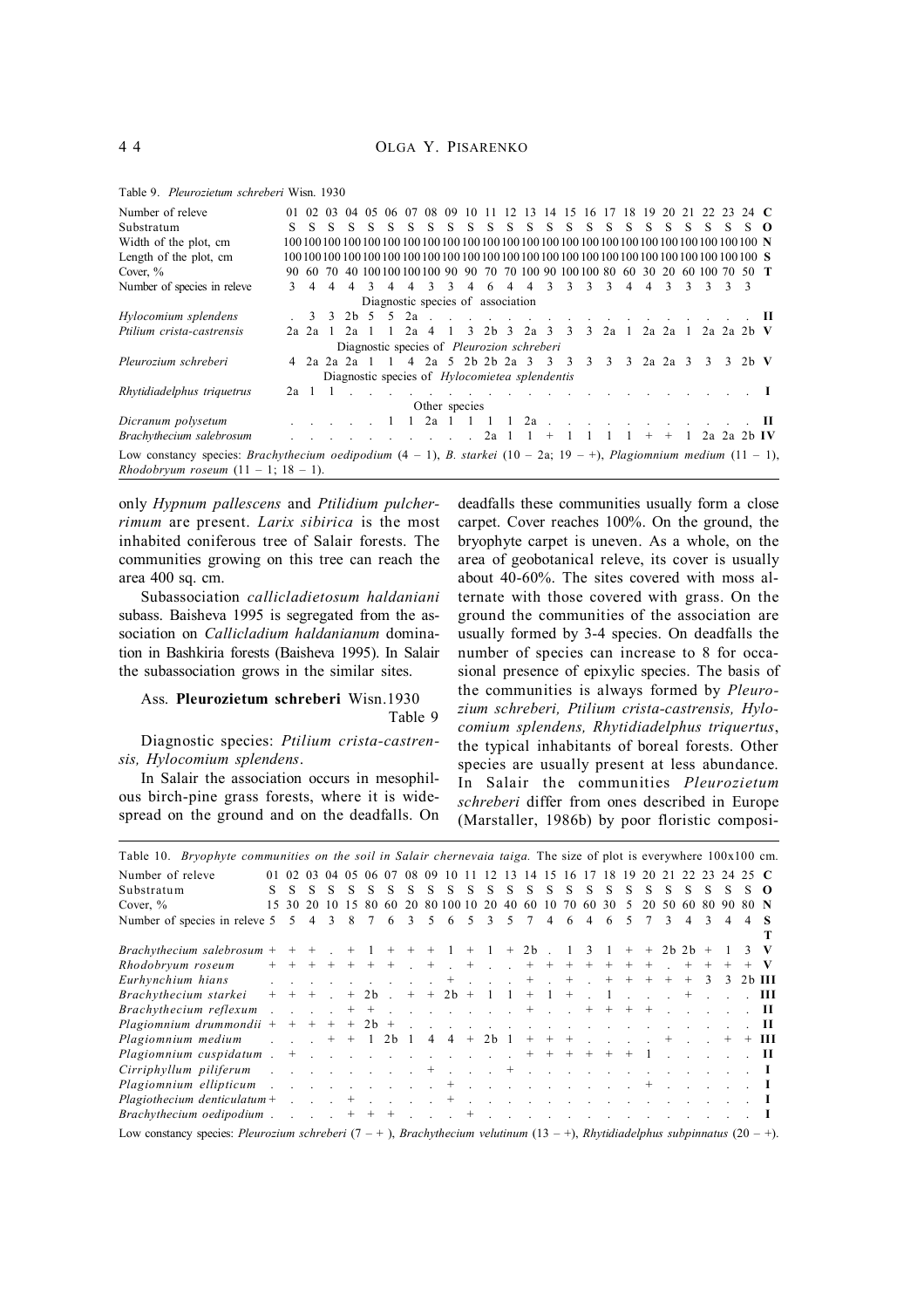| Number of releve                                                                                                                                                                                                                                                                            | 0 <sub>1</sub> | 0 <sub>2</sub> | 03     | 04                                                   | 05     | 06            | 07     | 08             | 09!          | 10             | 11  | 12  | 13  | 14  | 15  | 16  |          |
|---------------------------------------------------------------------------------------------------------------------------------------------------------------------------------------------------------------------------------------------------------------------------------------------|----------------|----------------|--------|------------------------------------------------------|--------|---------------|--------|----------------|--------------|----------------|-----|-----|-----|-----|-----|-----|----------|
| Length of the plot, cm                                                                                                                                                                                                                                                                      | 30             | 30             | 20     | 30                                                   | 80     | 40            | 30     | 30             | 60           | 60             | 30  | 30  | 30  | 60  | 50  | 20  | $\Omega$ |
| Width of the plot, cm                                                                                                                                                                                                                                                                       | 40             | 40             | 20     | 50                                                   | 100    | 50            | 50     | 40             | 60           | 100            | 40  | 100 | 40  | 60  | 50  | 40  | N        |
| Cover, $\%$                                                                                                                                                                                                                                                                                 | 60             | 80             | 40     | 100                                                  | 90     | 100           | 30     | 100            | 100          | 100            | 100 | 100 | 100 | 100 | 100 | 100 | s        |
| Number of species in releve                                                                                                                                                                                                                                                                 | 13             | 9              | 6      | 11                                                   | 9      | 9             | 7      | 7              | 6            | 5              | 5   | 4   | 4   | 4   | 6   |     | т        |
|                                                                                                                                                                                                                                                                                             |                |                |        | Diagnostic species of association and alliance $(*)$ |        |               |        |                |              |                |     |     |     |     |     |     |          |
| Atrichum flavisetum                                                                                                                                                                                                                                                                         | $\mathcal{E}$  | 3              | 2a     | 3                                                    | 3      | .5            | 2a     | $\overline{4}$ | 4            | 5              | 3   | 4   | 4   | 4   | 4   |     | v        |
| *Dicranella heteromalla                                                                                                                                                                                                                                                                     |                |                |        | 2a                                                   | 3      |               | 2a     | 2 <sub>b</sub> | 3            | 2 <sub>b</sub> |     | 3   | 2a  | 2a  |     | 2a  | V        |
| Diagnostic species of $Bryo-Brachythecion = Diagnostic species of Brachythecietalia rutabulo-salebrosi$                                                                                                                                                                                     |                |                |        |                                                      |        |               |        |                |              |                |     |     |     |     |     |     |          |
| Brachythecium salebrosum                                                                                                                                                                                                                                                                    |                |                |        |                                                      | 1      | 1             |        |                | $\mathbf{1}$ | $\mathbf{1}$   | 2a  |     | 2a  | -1  |     |     | IV       |
| Brachythecium oedipodium                                                                                                                                                                                                                                                                    |                |                |        | $^{+}$                                               |        | $^{+}$        | $^{+}$ |                |              |                |     |     |     |     |     |     | Н        |
| Brachythecium reflexum                                                                                                                                                                                                                                                                      |                | $^{+}$         | 1      | 1                                                    | $^{+}$ |               | $^{+}$ |                |              |                |     |     |     |     |     |     | П        |
| Campylium hispidulum                                                                                                                                                                                                                                                                        | $^{+}$         | $^{+}$         |        |                                                      |        | $^{+}$        |        |                |              |                |     |     |     |     |     |     | L.       |
|                                                                                                                                                                                                                                                                                             |                |                |        |                                                      |        | Other species |        |                |              |                |     |     |     |     |     |     |          |
| Plagiomnium cuspidatum                                                                                                                                                                                                                                                                      |                | 1              | 2a     | 2 <sub>b</sub>                                       | $^{+}$ |               |        |                |              |                | 3   | 1   | 1   |     |     |     | V        |
| Ceratodon purpureus                                                                                                                                                                                                                                                                         |                | 1              |        |                                                      | 2a     |               | $^{+}$ |                | $+$          | $+$            |     |     |     |     |     |     | Ш        |
| Pohlia nutans                                                                                                                                                                                                                                                                               | $^{+}$         | $^{+}$         |        | $^{+}$                                               | 1      | $^{+}$        |        | $^{+}$         |              |                |     |     |     |     |     |     | Ш        |
| Lophocolea minor                                                                                                                                                                                                                                                                            | $^{+}$         | $+$            | $^{+}$ | $^{+}$                                               | $^{+}$ |               |        |                |              |                |     |     |     |     |     |     | Ш        |
| Plagiothecium denticulatum                                                                                                                                                                                                                                                                  | $^{+}$         | 1              | 1      | 1                                                    |        |               | $^{+}$ |                |              |                |     |     |     |     |     |     | Н        |
| Sanionia uncinata                                                                                                                                                                                                                                                                           |                |                |        | $^{+}$                                               |        |               |        |                |              |                |     |     |     |     |     |     |          |
| Marchantia polymorpha                                                                                                                                                                                                                                                                       |                |                |        |                                                      |        |               |        |                |              |                |     |     |     |     |     |     | н        |
| Funaria hygrometrica                                                                                                                                                                                                                                                                        |                |                |        |                                                      |        |               |        |                |              |                |     |     |     |     |     |     |          |
| Low constancy species: Amblystegium serpens $(1 - 1)$ , Bryum capillare $(1 - 1)$ , Ditrichum cylindricum $(1 - 1)$ ,<br>Fissidens bryoides $(1 - +)$ , Plagiomnium medium $(4 - 1)$ , Pogonatum urnigerum $(9 - 2a)$ , Polytrichum commune<br>$(6 - 1)$ , Schistostega pennata $(4 - 1)$ . |                |                |        |                                                      |        |               |        |                |              |                |     |     |     |     |     |     |          |

Table 11. *Dicranello heteromallae-Atrichetum flavisetii* ass. nov.

tion. It is due to less variety of occasionally occured species. The place of *Dicranum scoparium* in our communities is occupied by *Dicranum polysetum*. Besides, in these communities *Brachythecium salebrosum,* one of the most widespread in Salair, is present. Synonym of *Pleurozietum schreberi* Wisn. 1930 is *Pleurozio-Ptilietum crista-castrensis* Solometch 1994 (Baisheva & al. 1994) described in Urals nemoral spruce and fir forests.

Bryophyte communities with participation of *Rhytidiadelphus triquertus, Pleurozium schreberi, Ptilium crista-castrensis* and *Hylocomium splendens* take place in Salair chernevaia taiga on deadfalls and stumps. But here, these species are present literally by accounting number of sprouts. The basis of the communities are formed by species of *Brachythecietalia rutabulo-salebrosi*. Some participation of *Hylocomietalia splendentis* species here obviously is due to the territorial affinity of tall-herb fir-aspen forests and mesophytic birch-pine grass forests in Salair. Therefore such communities were considered as the representatives of *Brachythecietum salebrosi-reflexi*.

Soil bryophyte carpet in Salair tall-herb firaspen forests is developed poorly and non-uniformly. There are small bryophyte groupings on the soil in tall-herb forest meadows. Their area is not more than several square meter. Their cover varies from 5-20% in *Populus tremula* groups and meadows to 60-80 (100)% in *Abies sibirica* groups. The basis is formed by species of families *Brachytheciaceae* and *Mniaceae. Brachythecium salebrosum, B. starkei, Eurhynchium hians, Plagiomnium medium, Rhodobryum roseum* are the most constant. However, the abundance of these species is small. In combination with very small cover of groupings as a whole, it prevents from sure identifying of phytocoenon. Probably, in this case we deal with communities, which are in extreme conditions and consequently are underdeveloped. Therefore only the table of releves is given (Table 10).

## Ass. **Dicranello heteromallae-Atrichetum flaviseti** ass.nov. Table 11

#### Type-releve 9.

Diagnostic species: *Atrichum flavisetum*, *Dicranella heteromalla* (codom.).

The association unites the communities which are formed on bare soil under upturned roots of fallen trees. The roots of *Abies sibirica* are not deep in soil. Strong winds, which are common in Salair, wrench off large trees with roots. Roots of the fallen tree dig up the ground, and described communities are formed thereon. The size of these communities is determined by the abundance of the ground held by the roots of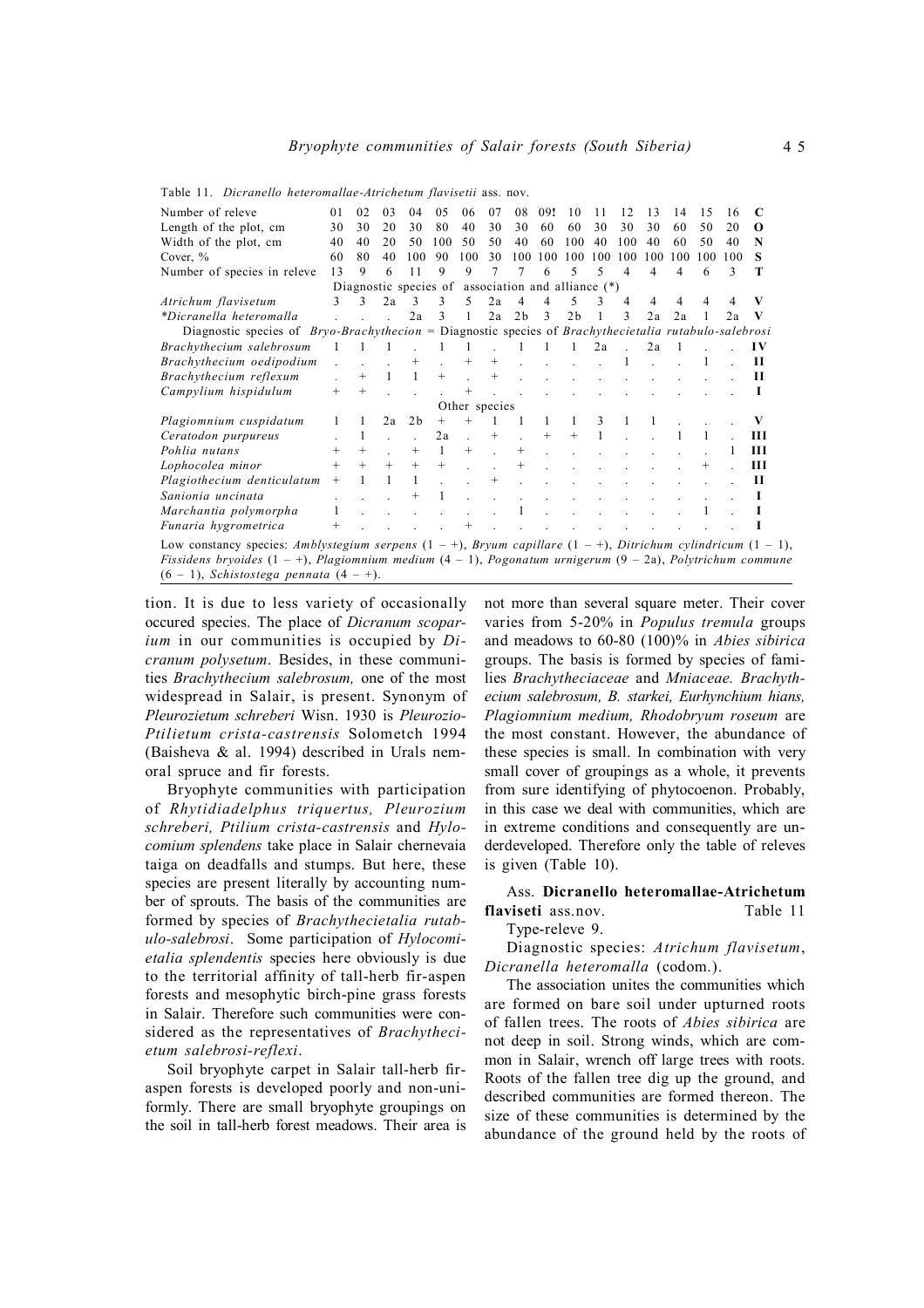4 6 OLGA Y. PISARENKO

Table 12. Syntaxa of bryophyte vegetation of Salair forests Number of syntaxa 1 2 3 4 5 6 7 8 9 10 11 Number of releves in synt axa 10 10 7 18 19 20 16 14 11 9 24 Mean cover,% 85 84 56 93 96 93 88 84 88 84 77 Total number of species 10 4 9 21 12 32 22 18 13 17 10 Mean number of species in releve 3 2 4 5 5 6 7 6 5 5 4 Diagnostic species of association and subassociation *Pylaisiella polyantha / / oOrth* V  $\overline{V^4}$  $III<sup>+</sup>$  $V^+$ I is a set of the set of the set of the set of the set of the set of the set of the set of the set of the set o *Ort hot richum speciosum / / oOrth* IV  $\overline{V^4}$ I I I *Leskeella nervosa* I V 2<sup>b</sup> | | | | *Brachyt hecium reflexum/ / aBrach* III<sup>1</sup> V<sup>4</sup>  $V^{2b}$  $V^{2b}$  $II$   $IV^{2a}$ *Brachyt hecium salebrosum / / aBrach* II 11<sup>1</sup>  $\mathsf{I}$  |  $\mathsf{V}^4$  $III^{2b}$   $IV^1$  $IV<sup>1</sup>$ *Plagiomnium cuspidatum* in the state of  $111<sup>1</sup>$  $II \mid V^3$  $V = III<sup>1</sup>$ I *Atrichum flavisetum*  $\overline{V^4}$ *Dicranella heteromalla / / aDicr* V  $V^{2a}$ *Orthodicranum mont anum / / aHypn* I I I I I  $\overline{V^{2b}}$  II I *Hypnum pallescens* I I I I  $\overline{V^3}$  $\overline{|||^{2}}$ *Callicladium haldanianum* I I II I II V  $V<sup>3</sup>$ *Ptilium crista-castrensis / / aPleur* I II V  $\overline{V^{2a}}$ *Hylocomium splendens / / aPleur* II Diagnostic species of *Frullanio dilat at ae-Leucodontetea sciuroidis Radula complanat a*  $\vert$  III<sup>+</sup>  $\begin{array}{c|c|c|c|c} \hline \cdots & \cdots & \cdots & \cdots \end{array}$ Diagnostic species of *Cladonio-Lepidozietea reptanti*s *Plagiothecium dent iculatum* is a set of  $\sqrt{111^4}$  $II$   $II$   $IV<sup>1</sup>$ I II *L* ophocolea het erophylla **II** I I I I I I I II I II **Lophocolea minor** III + III + III + III + III + III + III + III + III + III + III + III + III + III + III + III + III + III + III + III + III + III + III + III + III + III + III + III + III + III + III + III + III + III +  $III<sup>+</sup>$  $111^+$  $III<sup>+</sup>$ I *Lophozia vent ricosa* I II Diagnost ic species of *Bryo-Brachythecion Amblystegium serpens* II II IV  $\mathsf{II} \parallel \mathsf{I}$  is a set of  $\mathsf{II}$ **Campylium hispidulum I** I IV<sup>+</sup>  $1 \quad 1 \quad 1$ *Brachyt hecium st arkei* I I I *Brachyt hecium oedi podium* I II I I Diagnost ic species of *Di crano scoparii-Hypnion filiformis* Ptili dium pulcherrimum and the second pulcher of the second pulcher of the second pulcher of the second pulcher 2b V 2a Diagnost ic species of *Hylocomietea splendentis* and *Pleurozion schreberi Pleurozium schreberi* II von de Brazilianus et al. II von de Brazilianus et al. II von de III von de III von de 3  $R$ *hytidiadelphus triquet rus* Other species *Orthot richum obtusif olium* II IV<sup>1</sup> I *Plat ygyrium repens* II I *Sani onia uncinata* II I IV I IV<sup>1</sup>  $II$  II *Dicranum f uscescens* II I II II *Orthodicranum flagellare* I IV<sup>+</sup> *Pohlia nutans* I III I II II *Ceratodon purpureus* I III *Plat ydict ya subti lis* is a positive power of the set of the list of the list of the list of the list of the list of the list of the list of the list of the list of the list of the list of the list of the list of the li *Plagiomnium medium* I I I *Di cranum polysetum* I II *Tetraphis pelluci da* III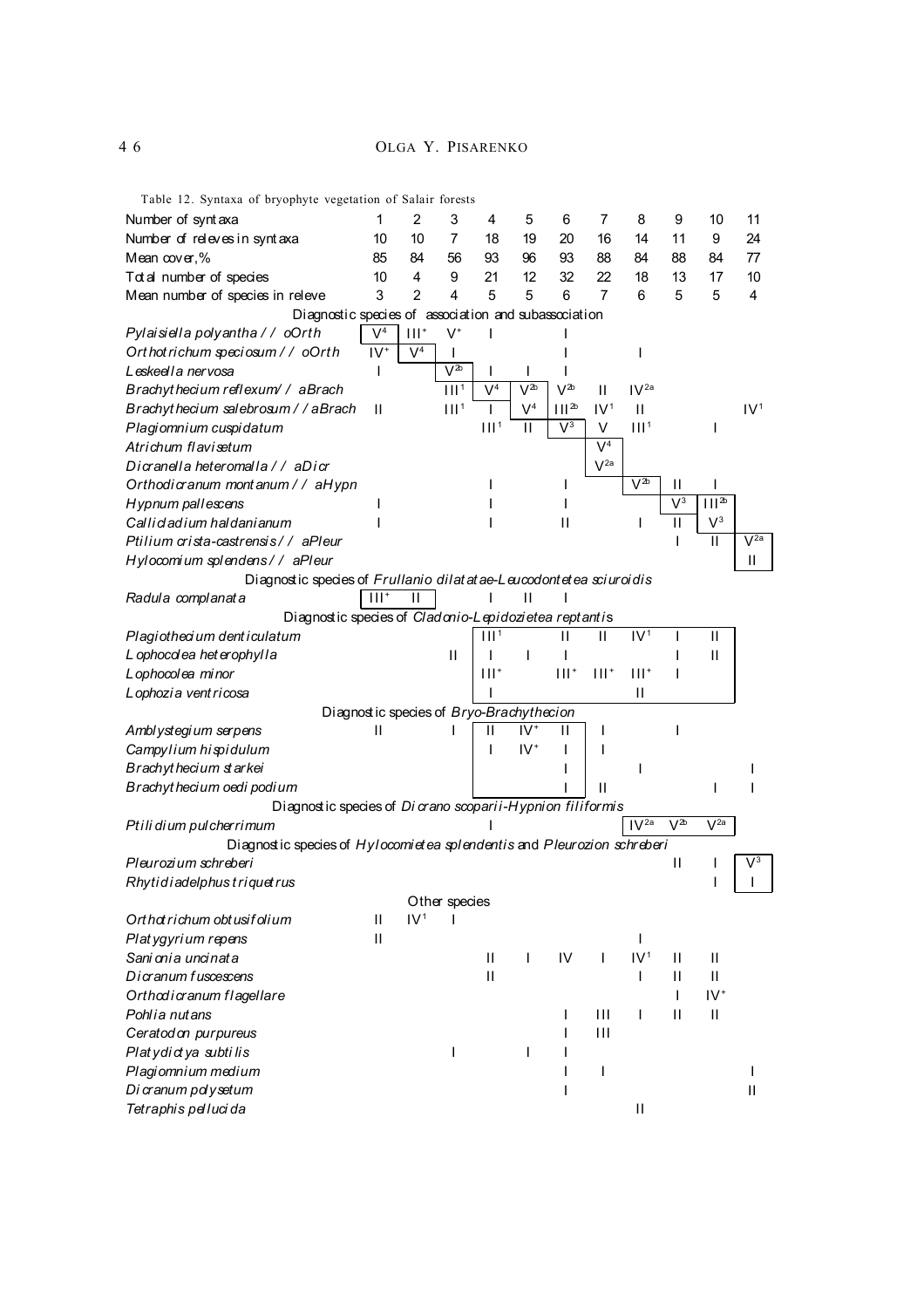Explanation of numbers and abbreviations:

1. *Pylaisietum polyanthae* Felf. 1941; 2. *Orthotrichetum speciosi* (Jaggli 1934) Barkm. 1958; 3. *Pylaisielleto polyanthae – Leskeelletum nervosae* Baisheva et al.1994; 4. *Brachythecietum salebroso-reflexi* ass. nov. subass. *brachythecietosum reflexi* (Baisheva et al.1994) subass. et stat. nov.; 5. *Brachythecietum salebroso-reflexi* ass. nov. subass. *typicum* subass. nov.; 6. *Brachythecietum salebroso-reflexi* ass. nov. subass. *plagiomnietosum cuspidati* subass. nov.; 7. *Dicranello heteromallae-Atrichetum flaviseti* ass.nov.; 8. *Orthodicrano montani-Hypnetum filiformis* Wins. 1930; 9. *Ptilidio pulcherrimi*-*Hypnetum pallescentis* Barkm. ex Wilm.1962; 10. *Ptilidio pulcherrimi*-*Hypnetum pallescentis* Barkm. ex Wilm.1962 subass. *callicladietosum haldaniani* Baisheva 1995; 11. *Pleurozietum schreberi* Wisn.1930.

//oOrth – diagnostic species [d.s.] of *Orthotrichetalia* (class *Frullanio dilatatae-Leucodontetea sciuroidis*), //aBrach – d.s. of *Bryo-Brachythecion* (class *Cladonio-Lepidozietea reptantis*), //aHypn – d.s. of *Dicrano scoparii-Hypnion filiformis* (class *Cladonio-Lepidozietea reptantis*), //aDicr – d.s. of *Dicranellion heteromallae* (class *Cladonio-Lepidozietea reptantis*), //aPleur – d.s. of *Pleurozion schreberi* (class *Hylocomietea splendentis*).

Low constancy species:

*Amblystegium varium* (4 – I, 5 – I), *Brachythecium velutinum* (6 – I), *Bryum capillare* (7 – I), *Ditrichum cylindricum* (7 – I), *Eurhynchium hians* ( 4 – I), *Fissidens bryoides* (7 – I), *Funaria hygrometrica* (7 – I), *Lepidozia reptans* (8 – I, 10 – I), *Leptobryum pyriforme* (6 – I), *Leskea polycarpa* (5 – I), *Marchantia polymorpha* (7 – I), *Mnium stellare* (6 – I), *Oncophorus wahlenbergii* (6 – I, 10 – I), *Plagiomnium confertidens* (6 – I), *Plagiomnium drummondi* (6 – I, 8 – I), *P. rostratum* (6 – I), *Pogonatum urnigerum* (7 – I), *Polytrichum commune* (7 – I), *Rhytidiadelphus subpinnatus* (6 – I),*Rhizomnium pseudopunctatum* (4 – I, 6 – I), *Rhodobryum roseum* (11 – I), *Schistostega pennata* (7 – I).

laying tree and the time of existence of these ecotopes. It can reach more than 0.5 sq. m. The average cover of the communities living for a long time is about 100%. The number of species, forming such community, is not constant. From 3 up to 14 species were found. The basis of the communities are formed by *Atrichum flavisetum* and *Dicranella heteromalla*. *Plagiomnium cuspidatum* is constantly present but in little abundance. Sometimes there occur species usually growing on patches of soil cover disturbance. They are *Ceratodon purpureus, Funaria hygrometrica, Pogonatum urnigerum, Ditrichum cylindricum* and some others.

In Europe alliance *Dicranellion heteromallae* (relating to order *Diplophylletalia albicantis*) is described within the class *Cladonio-Lepidozietea reptantis*. It unites bryophyte communities formed on bare ground and patches of soil cover disturbance (Hübschmann, 1986; Marstaller, 1988ab, 1990, 1992, 1994). Suballiance *Pogonatenion urnigeri* of this alliance includes associations like ours on appearance and ecology. Their basis is formed by species of genus *Ditrichum, Dicranella*, and family *Polytrichaceae*. From diagnostic species of higher syntaxa only *Dicranella heteromalla* is present in our communities. However, appearance, taxonomic and ecological features allow to classify *Dicranello heteromallae-Atrichetum flaviseti* among suballiance *Pogonatenion urnigeri* of alliance *Dicranellion heteromallae* of the order *Diplophylletalia albicantis*. In our case the species combination of the order *Brachythecietalia rutabulo-salebrosi* of alliance *Bryo-Brachythecion* is due to the forest phytocenosis where communities of the association occur. It is not a sufficient reason for its classification into *Brachythecietalia rutabulo-salebrosi*, which unites epiphytic and epixylic communities.

#### **CONCLUSIONS**

The most typical bryophyte communities were discribed in the Salair forests. They are referred to 8 associations. Among them 2 associations are discribed as new. Other are known throughout the Europe and South Urals. In the European system of high syntaxa (Marstaller, 1993) the associations belong to 3 classes, 5 orders and 5 alliances.

Tall-herb fir-aspen forests and mesophytic birch-pine grass forests of Salair are differ on composition of characteristic bryophyte communities. *Pleurozietum schreberi* and *Ptilidio pulcherrimi-Hypnetum pallescentis* occur in mesophytic birch-pine grass forests, where the first constantly occur on litter and on deadfalls, the latter  $-$  on the bases of tree trunks. The other associations in Salair inhabit tall-herb fir-aspen forests. Thus, the communities *Brachythecietum salebroso-reflexi* are common on dead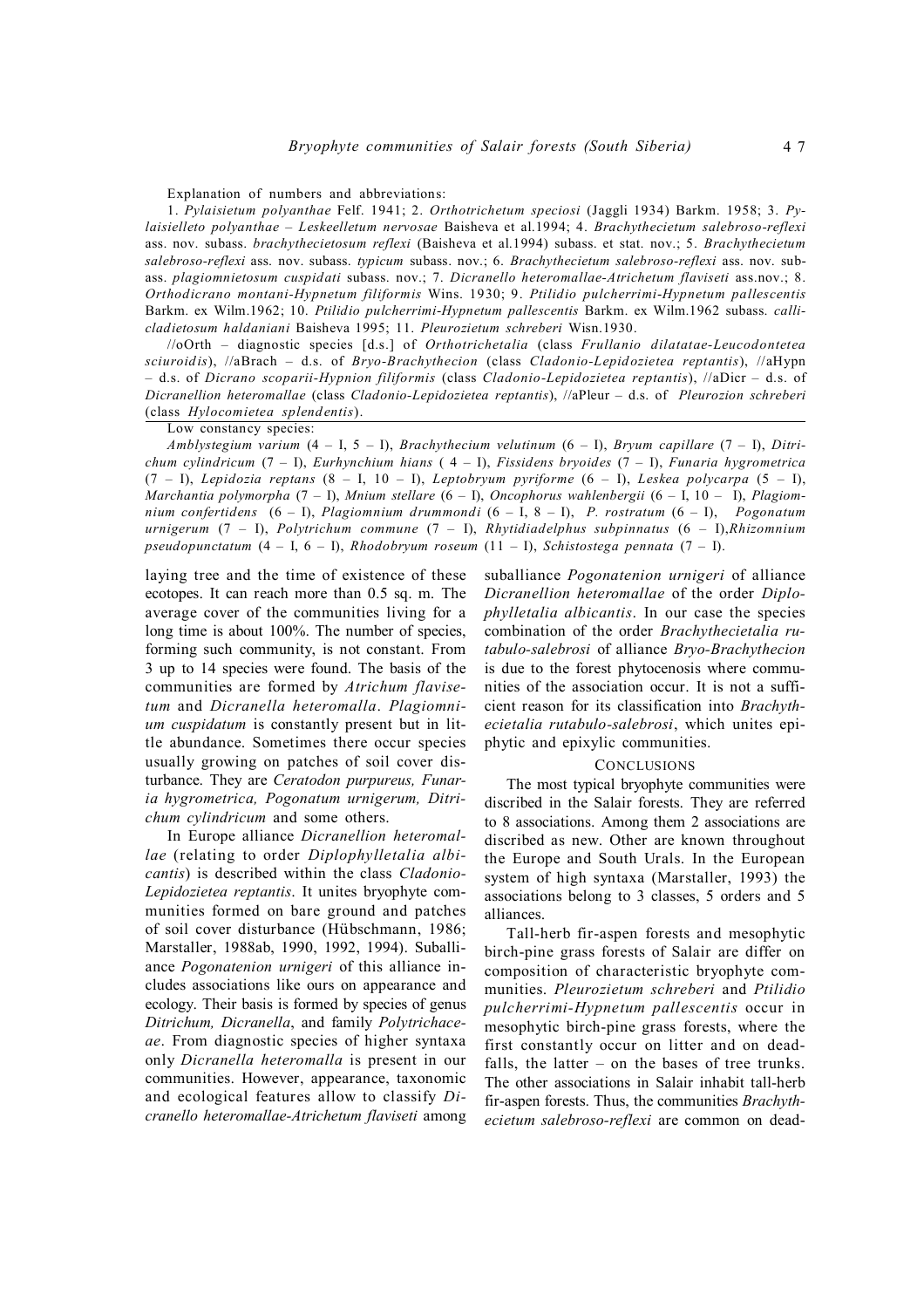falls and bases of tree trunks. *Pylaisietum polyanthae* and *Pylaisielleto polyanthae-Leskeelletum nervosae* occur on *Populus tremula* trunks at height about 1 m above the ground, *Orthotrichetum speciosi* takes place higher than they. *Orthodicrano montani-Hypnetum filiformis* frequently occur on the bases of *Abies sibirica* trunks. The communities *Dicranello heteromallae-Atrichetum flaviseti* are developed on bare ground on the roots of fallen trees.

#### AKNOWLEDGEMENTS

I am grateful to N.Lashchinsky, G.Taran and to M. Ignatov for remarks and comments, to I.Polskih and to T. Dunklin for correction the English of the manuscript. The research was supported by Grant № 98-04-49637 from the RFFI.

#### LOCALIZATION OF RELEVES

Table 1: 1-3, 6, 8-11, 24, 16-19 – Novosibirsk Prov., Toguchin Distr., nr. Kotorovo, watershed of Draznie Tajli River and Bolshie Tajli River, tall-herb aspen forest; 4, 7 – Novosibirsk Prov., Maslianino Distr., Draznie Tajli River, valley slope in mid-stream, tallherb aspen forest; 12 – Altaiskiy Territory, Zarinsk Distr., 7 km SE from Udinsk, tall-herb fir-linden forest; 13, 15 – Novosibirsk Prov., Toguchin Distr., Elizavetka River, valley slope, tall-herb aspen forest.

Table 2: 1, 3,  $4 - 7$ ,  $9 -$  Novosibirsk Prov., Toguchin Distr., watershed of Draznie Tajli River and Bolshie Tajli River, tall-herb aspen forest; 2 – Novosibirsk Prov., Toguchin Distr., nr. Kotorovo, tall-herb fir forest; 8, 10, 20 – Novosibirsk Prov., Toguchin Distr., valley of Elizavetka River, tall-herb fir forest in ravine; 11, 13, 14, 16, 17 – Altaiskiy Territory, Zarinsk Distr., 7 km SE from Udinsk, tall-herb fir-linden forest; 12, 15, 18 – Novosibirsk Prov., Toguchin Distr., mid-stream Bolshie Tajli River, valley slope, tallherb fir forest.

Table 3: 1, 3, 6, 10,  $18$  – Novosibirsk Prov., Toguchin Distr., Elizavetka River, valley slope, tall-herb fir forest; 2 , 8, 11, 12 – Novosibirsk Prov., Toguchin Distr., upper course of Bolshie Tajli River, valley slope, tallherb fir forest in ravine; 4 – Novosibirsk Prov., Toguchin Distr., mid-stream Bolshie Tajli River, valley slope, tall-herb fir forest; 5, 9, 13-16 – Novosibirsk Prov., Toguchin Distr., nr. Kotorovo, tall-herb fir forest; 7 – Altaiskiy Territory, Zarinsk Distr., 7 km SE from Udinsk, tall-herb fir-linden forest; 17 – Novosibirsk Prov., Maslianino Distr., mid-stream Draznie Tajli River, valley slope, tall-herb fir forest.

Table 4: 1, 4 – Altaiskiy Territory, Zarinsk Distr., 7 km SE from Udinsk, tall-herb fir-linden forest; 2, 3 – Novosibirsk Prov., Maslianino Distr.; 5-10 – Novosibirsk Prov., Toguchin Distr., nr. Kotorovo, watershed of Draznie Tajli River and Bolshie Tajli River, tall-herb aspen forest.

Table 5: 1-10 – Novosibirsk Prov., Toguchin Distr., nr. Kotorovo, watershed of Draznie Tajli River and Bolshie Tajli River, tall-herb aspen forest.

Table 6: 1-10 – Novosibirsk Prov., Toguchin Distr., nr. Kotorovo, watershed of Draznie Tajli River and Bolshie Tajli River, tall-herb aspen forest.

Table 7: 1, 9, 10 – Novosibirsk Prov., Toguchin Distr., upper course of Draznie Tajli River, valley slope, tall-herb fir forest; 2 – Altaiskiy Territory, Zarinsk Distr., 7 km SE from Udinsk, tall-herb firlinden forest; 3-4, 14 – Novosibirsk Prov., Toguchin Distr., upper course of Bolshie Tajli River, valley slope, tall-herb fir forest; 6, 11, 13 – Novosibirsk Prov., Toguchin Distr., mid-stream Bolshie Tajli River, valley slope, tall-herb fir forest; 7, 12 – Novosibirsk Prov., Toguchin Distr., nr. Kotorovo, tall-herb fir forest.

Table 8: 1, 12, 14 – Novosibirsk Prov., Toguchin Distr., nr. Mokrushino, mesophytic pine forest; 2, 4-9 – Novosibirsk Prov., Toguchin Distr., nr. Mokrushino, mesophytic larch-pine forest; 3,11, 15, 17, 18, 19 – Novosibirsk Prov., Toguchin Distr., upper course of Kolirak River, valley slope, mesophytic pine forest; 10, 13, 20 – Novosibirsk Prov., Toguchin Distr., nr. Mirnij, mesophytic pine forest.

Table 9: 1-3, 9, 11, 18, – Novosibirsk Prov., Toguchin Distr., nr. Mokrushino, mesophytic pine forest; 4-8, 13, 21-23 – Novosibirsk Prov., Toguchin Distr., nr. Mirnij, mesophytic pine forest; 10, 15, 17, 24 – Novosibirsk Prov., Toguchin Distr., upper course of Kolirak River, valley slope, mesophytic pine forest; 12, 14, 16, 19, 20 – Novosibirsk Prov., Toguchin Distr., nr. Konevo, mesophytic larch-pine forest.

Table 10: 1, 4, 5, 7 – Novosibirsk Prov., Maslianino Distr., mid-stream Draznie Tajli River, valley slope, tall-herb fir forest; 2, 6, 9, 11,  $13 -$  Novosibirsk Prov., Toguchin Distr., upper course of Bolshie Tajli River, valley slope, tall-herb fir forest; 3, 8 – Novosibirsk Prov., Maslianino Distr., mid-stream Draznie Tajli River, valley slope, tall-herb aspen forest; 10, 20 – Novosibirsk Prov., Toguchin Distr., Elizavetka River, valley slope, tall-herb fir forest; 12, 17-19, 21, 22 – Novosibirsk Prov., Toguchin Distr., nr. Kotorovo, tall-herb fir forest; 14-16, 23-25 – Novosibirsk Prov., Toguchin Distr., Elizavetka River, valley slope, tallherb forest meadow.

Table 11: 1-3, 7, 8 – Novosibirsk Prov., Toguchin Distr., valley of Elizavetka River, tall-herb fir forest in ravine; 4 – Novosibirsk Prov., Maslianino Distr., midstream Draznie Tajli River, valley slope, tall-herb fir forest; 5, 6, 9-11, 14 – Novosibirsk Prov., Toguchin Distr., nr. Kotorovo, tall-herb fir forest; 12, 15, 16 – Novosibirsk Prov., Toguchin Distr., upper course of Bolshie Tajli River, valley slope, tall-herb fir forest in ravine; 13 – Novosibirsk Prov., Toguchin Distr., mid-stream Bolshie Tajli River, valley slope, tall-herb fir forest.